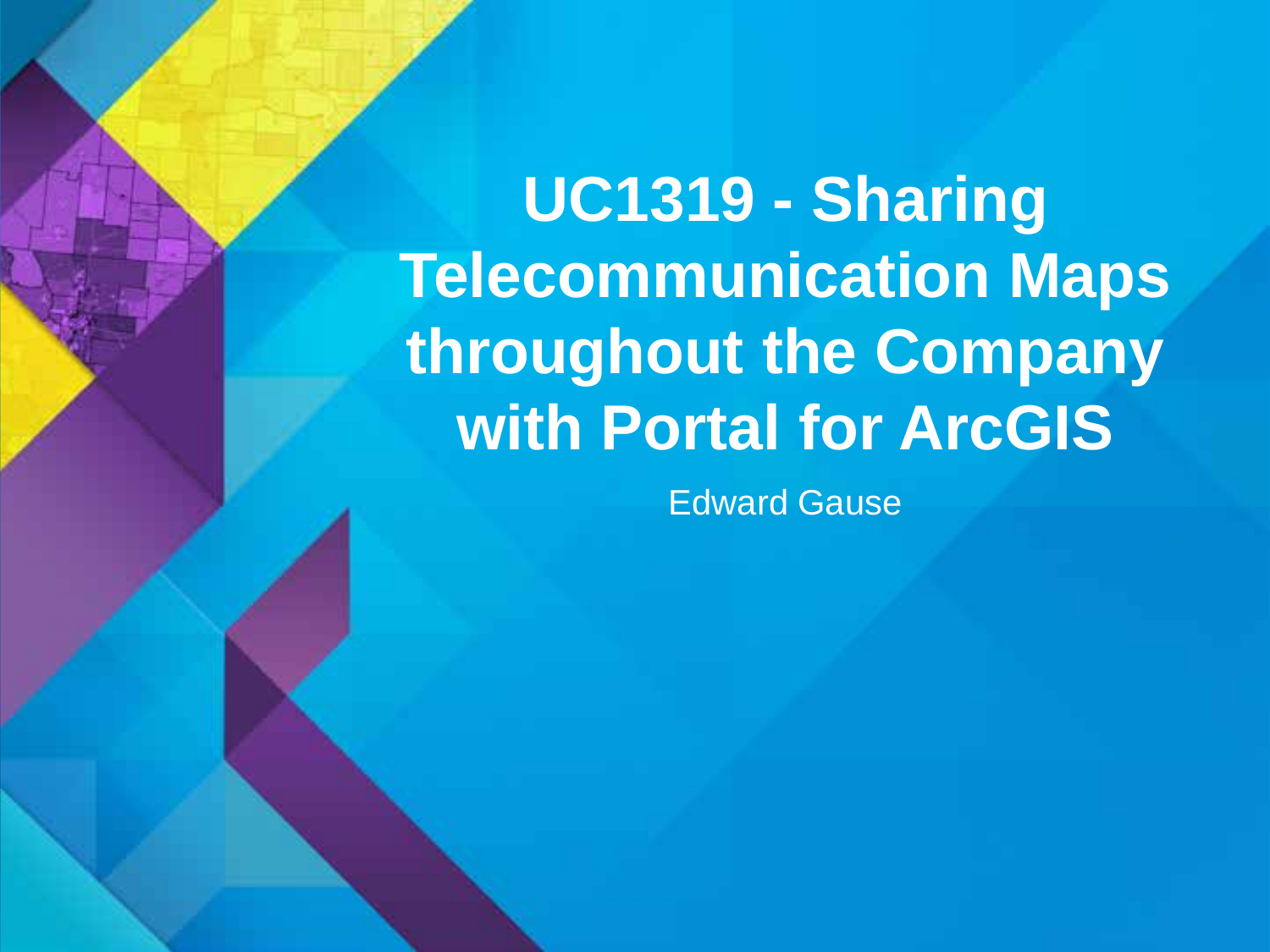## **Edward Gause, GISP**



- **Worked at HTC for 17 years!**
- **Started in Programming and moved up to Director of Information Services.**
- **In charge of Engineering Application Development, Database Administration and GIS Infrastructures and System Development**

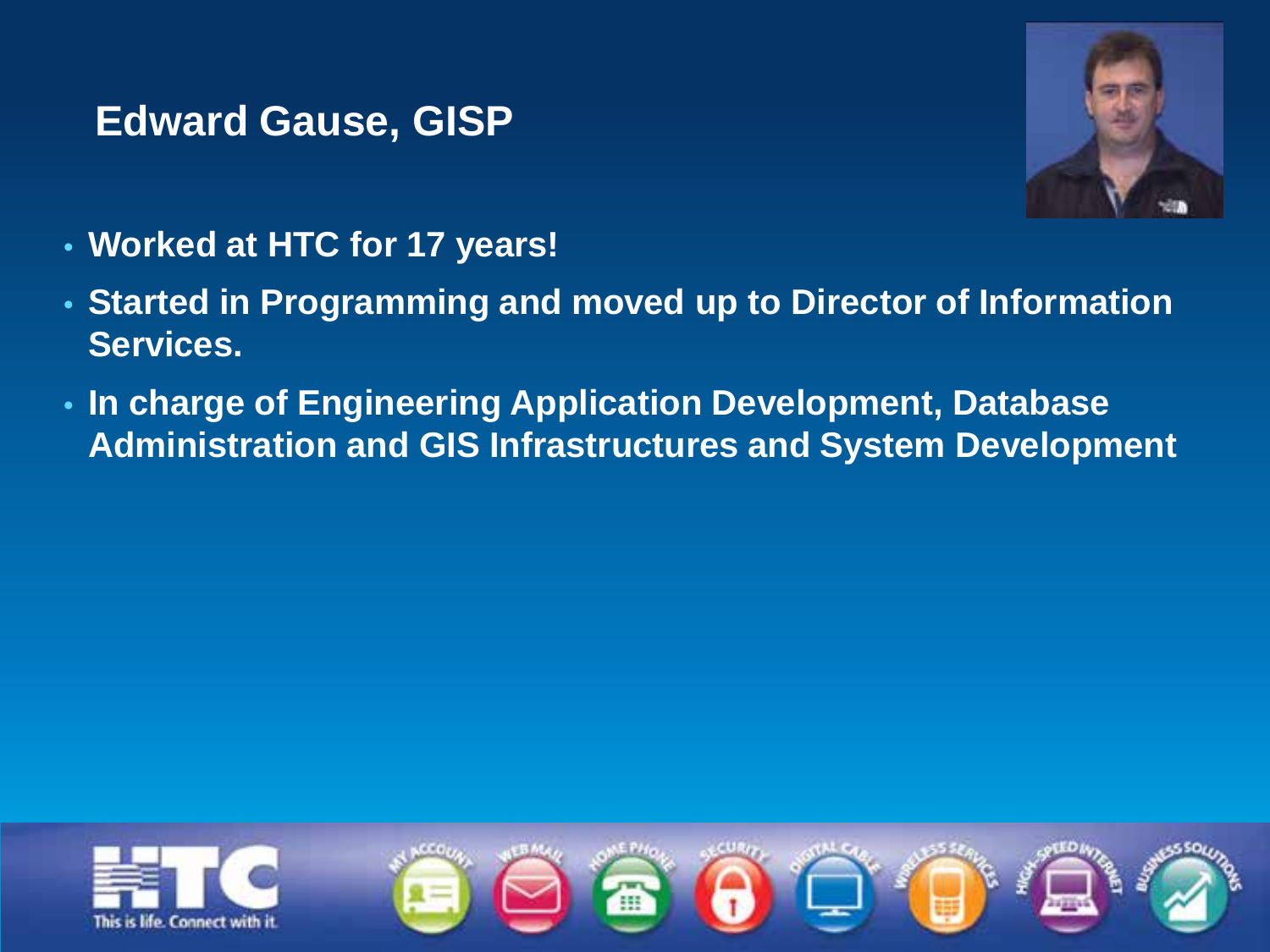

#### Horry Telephone Cooperative



- **Founded in 1952**
- **HTC is the largest Telephone Cooperative in the US**
- **18th Largest Telephone Company**
- **HTC offers Telephone, Data, CATV, Home Security, Long Distance, Mobile Phone/Data Service, Computer Repair, and other advance telecommunication services.**
- **ILEC & CLEC**
- **Last Mile Carrier and Long Distance Carrier**

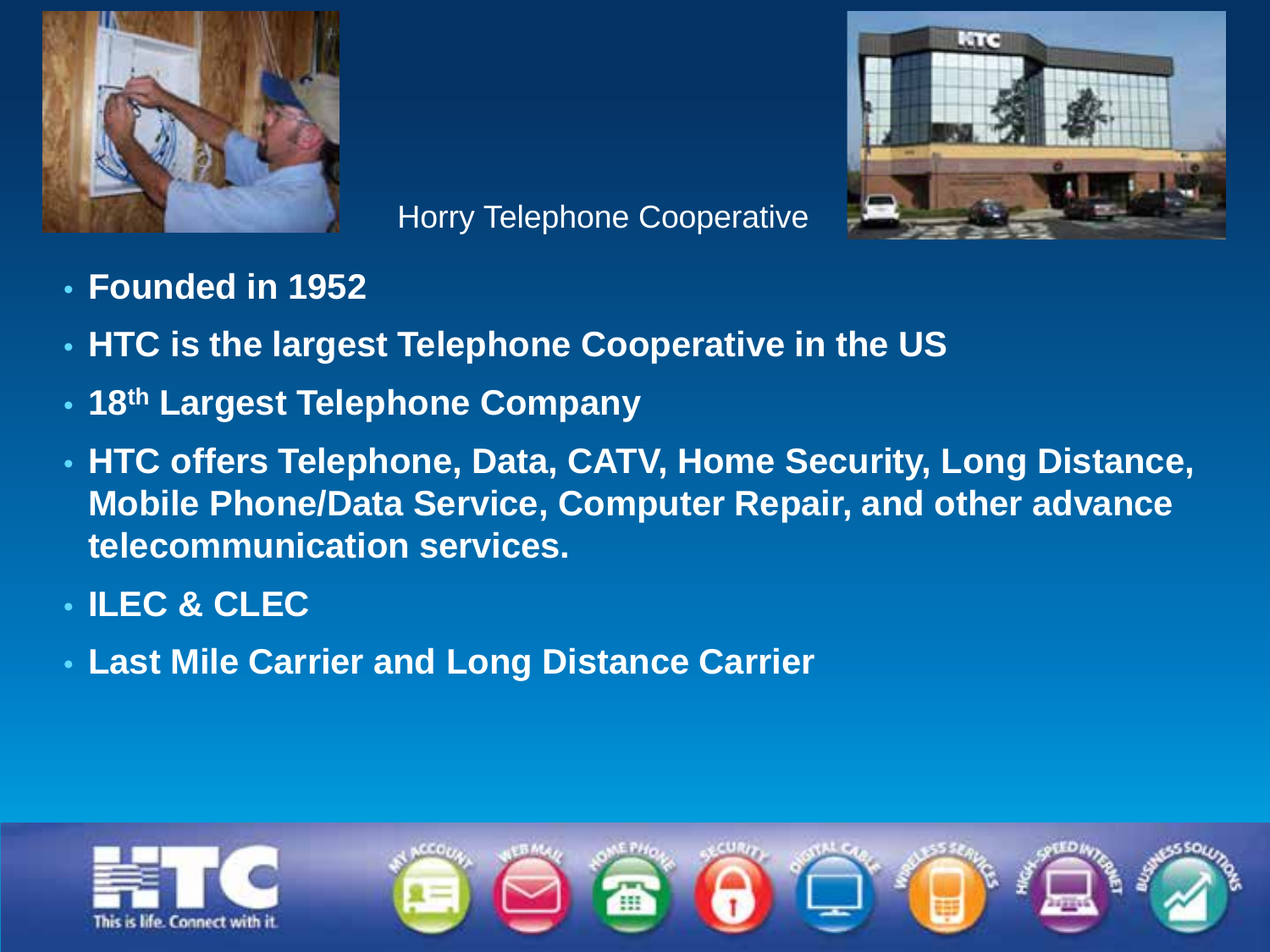Where are we located?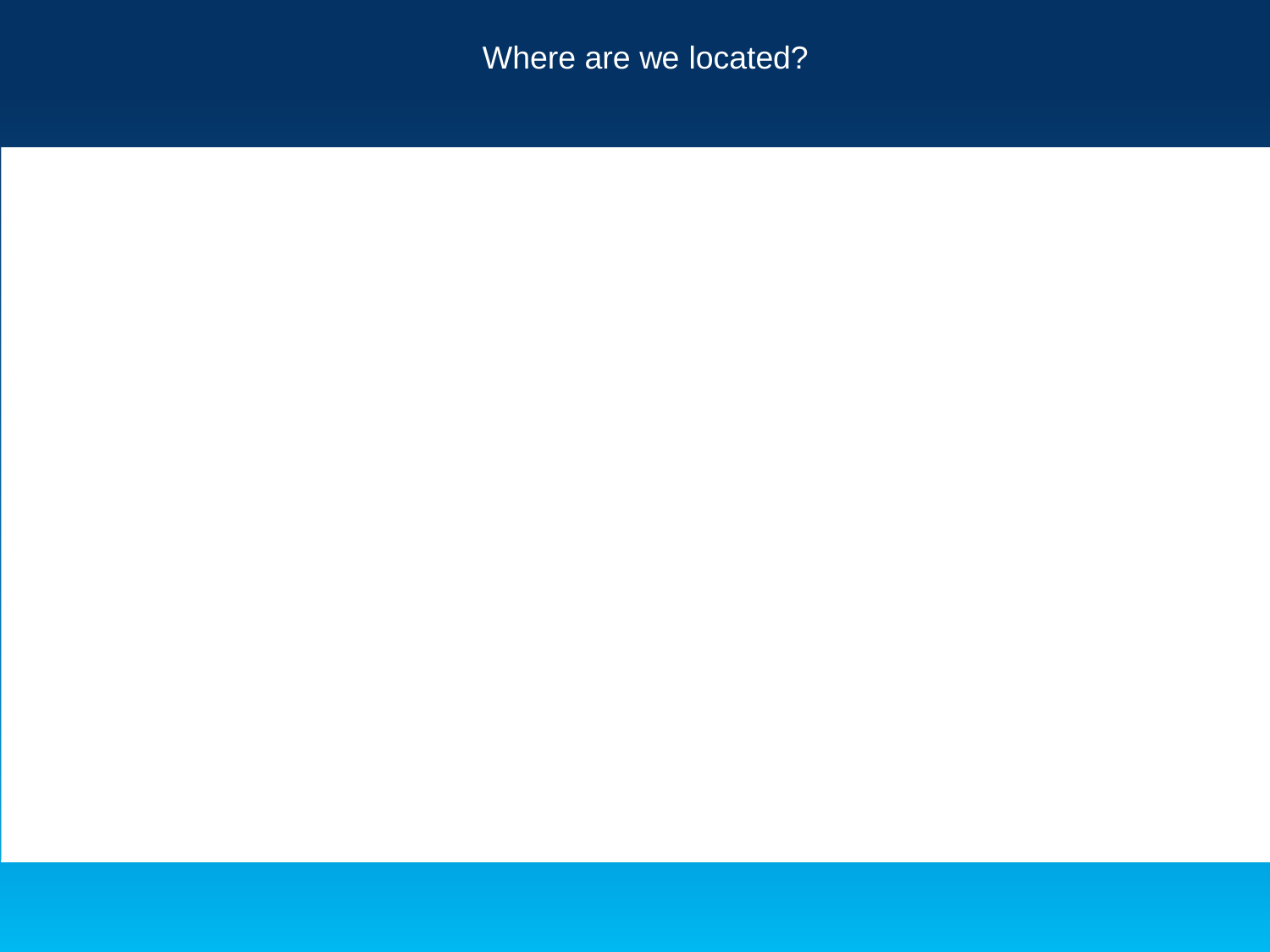#### **Like most companies, communication within the company is a problem.**

- **One of our goals for installing the Portal locally was to help with internal communication by being able to share maps.**
- **Another goal was to provide an easy way for users to find map content, and be able to put together their own maps with this content.**
- **Another requirement was we needed to have this sharing of map data be secured, so we wanted to install it locally rather than use the ArcGIS Online version.**

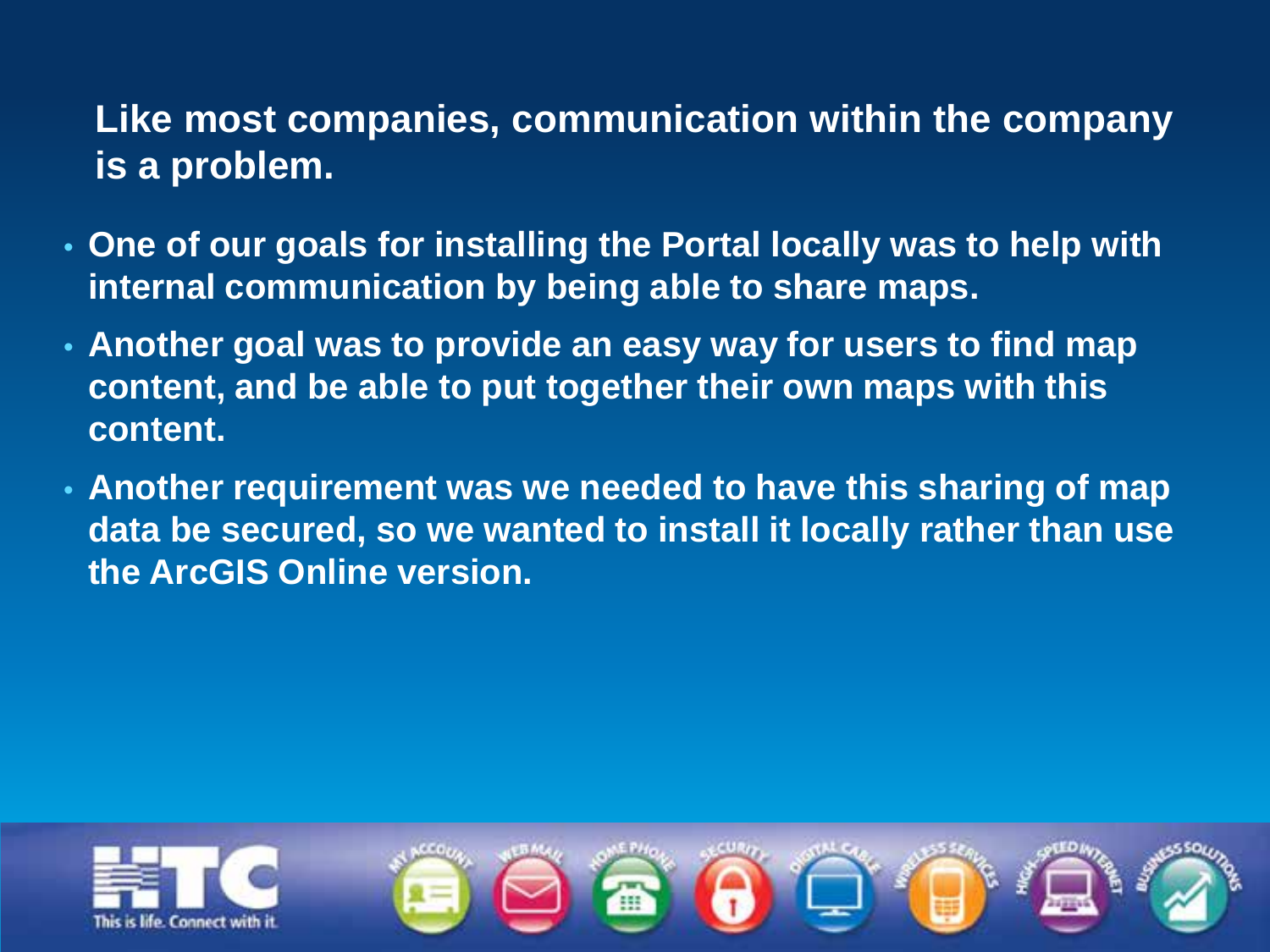## **What does our install look like?**

- **We have over 250 objects in the portal.**
- **Some point to live data sources, others point to a static source that was upload at a given point of time.**
- **We have a count of 61 users.**
- **We have 15 user groups setup currently. Examples: Business Development, Door to Door Sales, Chief Executives, Emergency Operation Center, …**

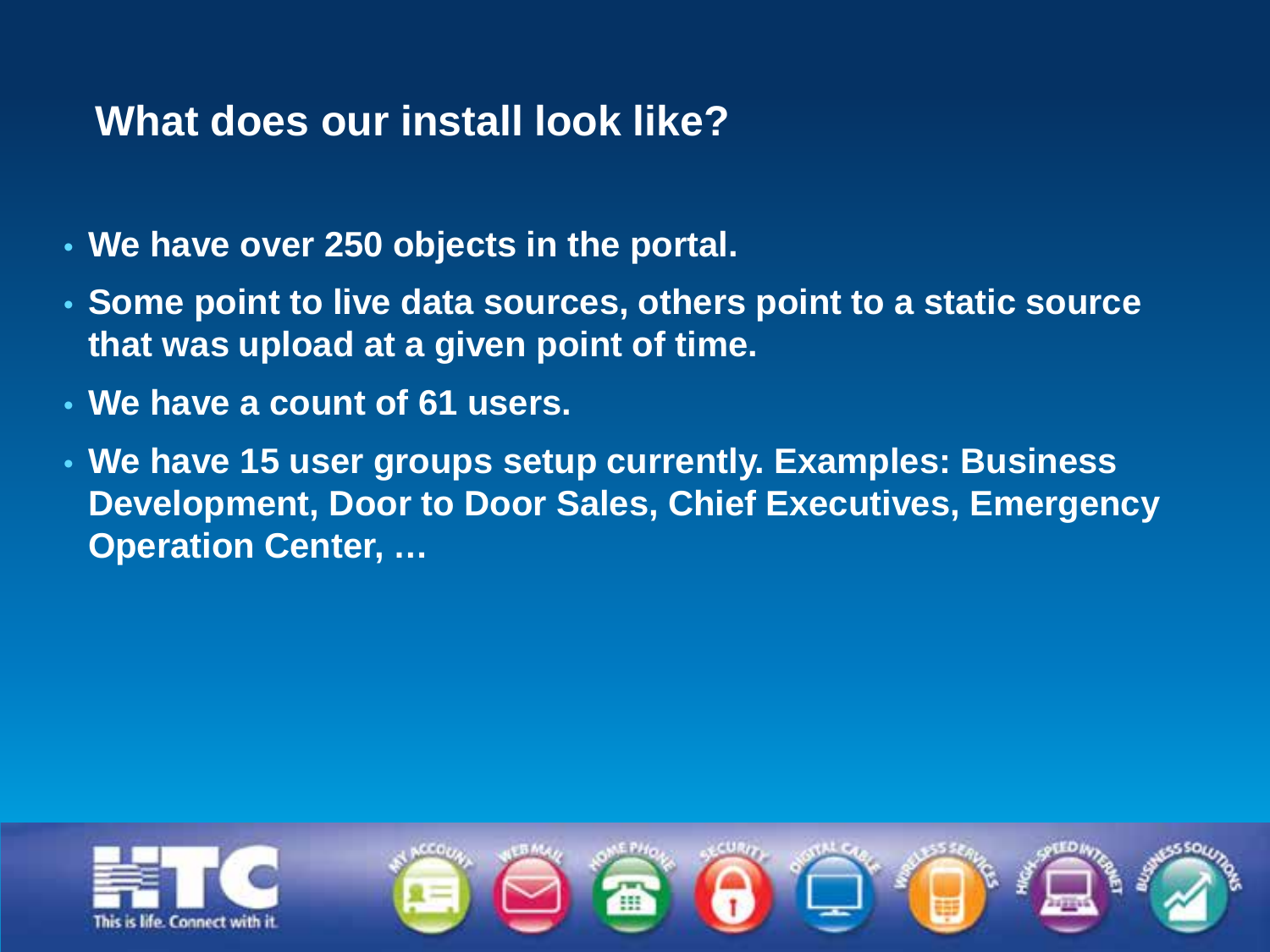

*…Supporting data isolation with optional cloud data and service access*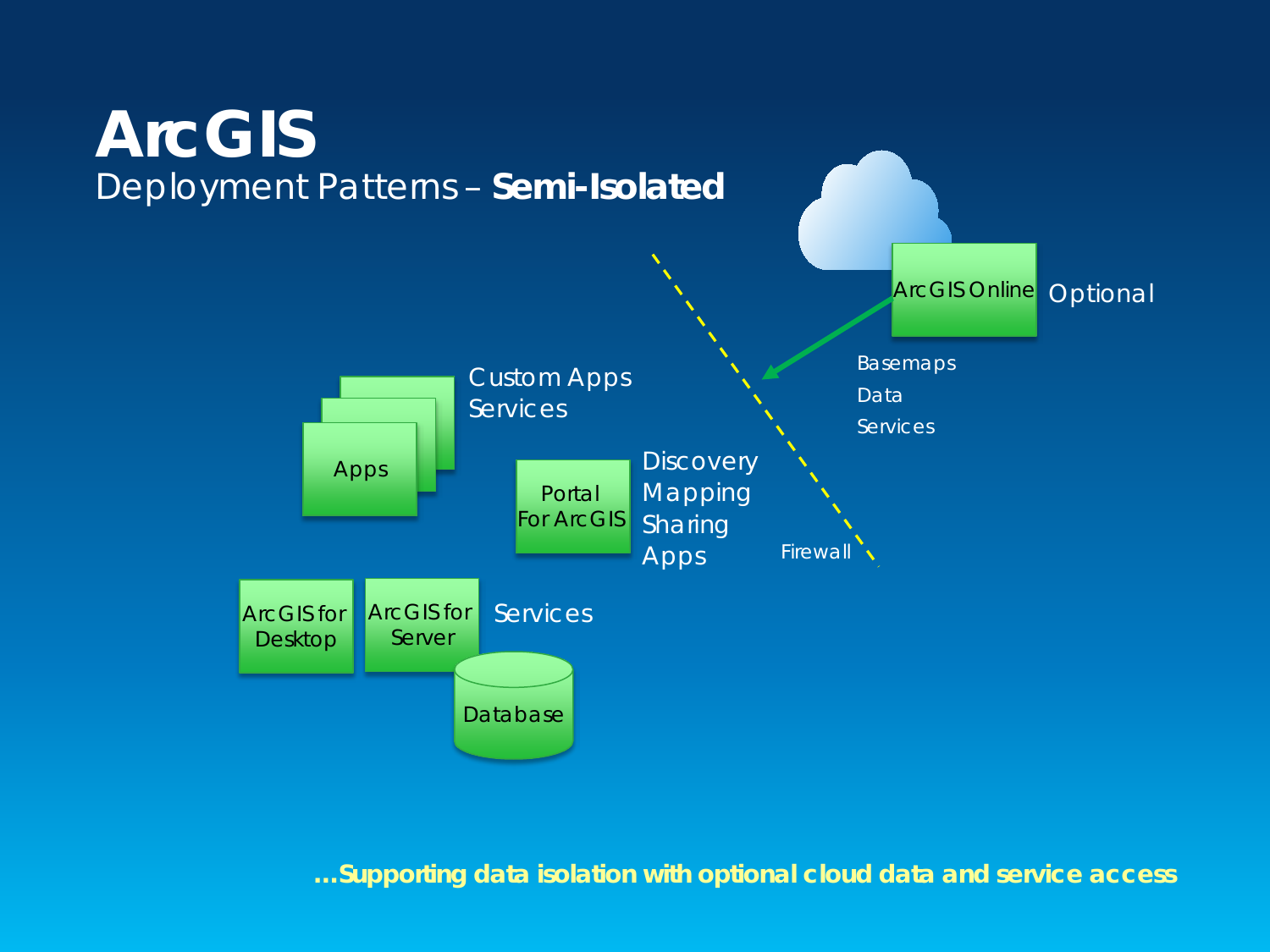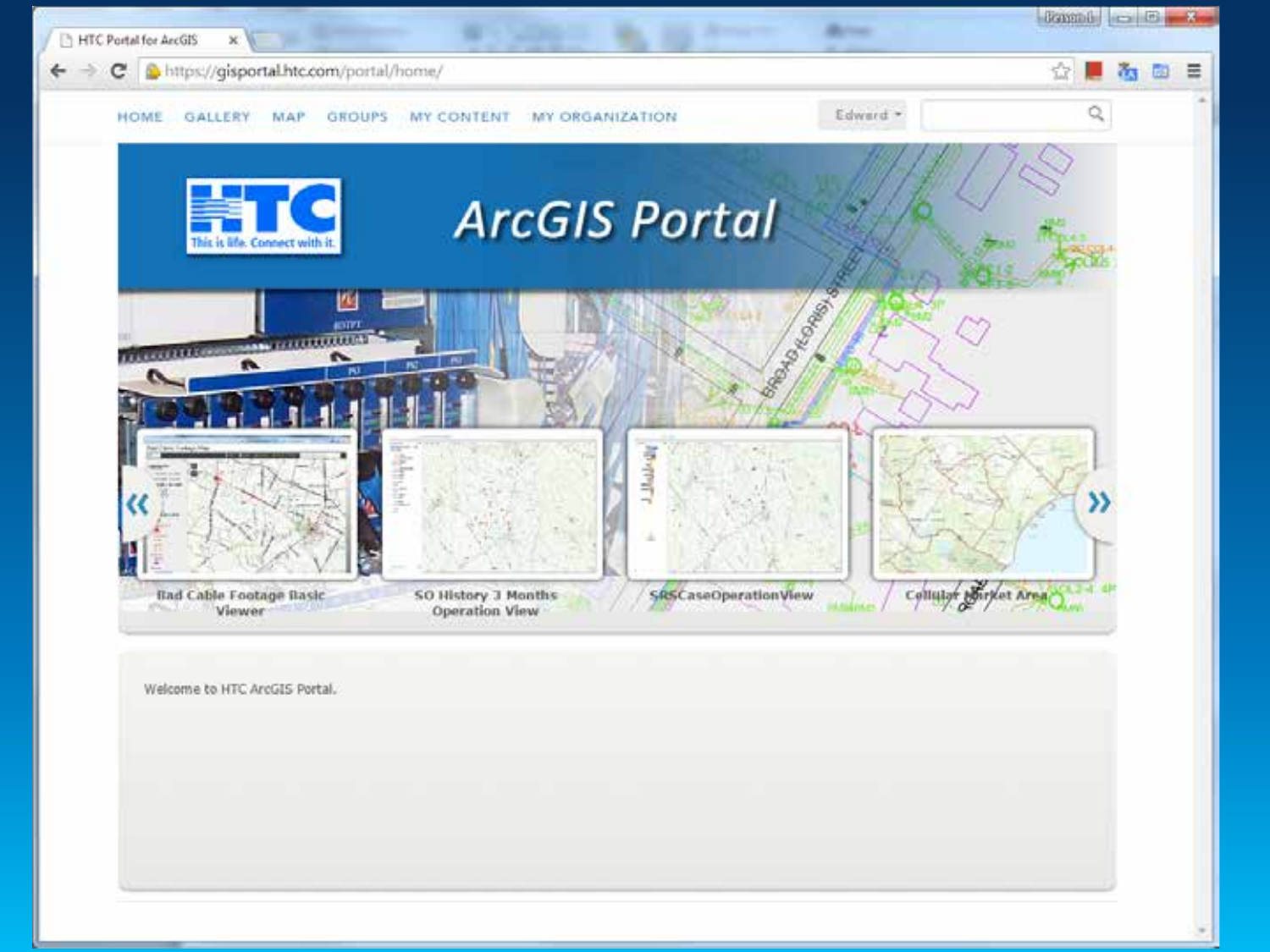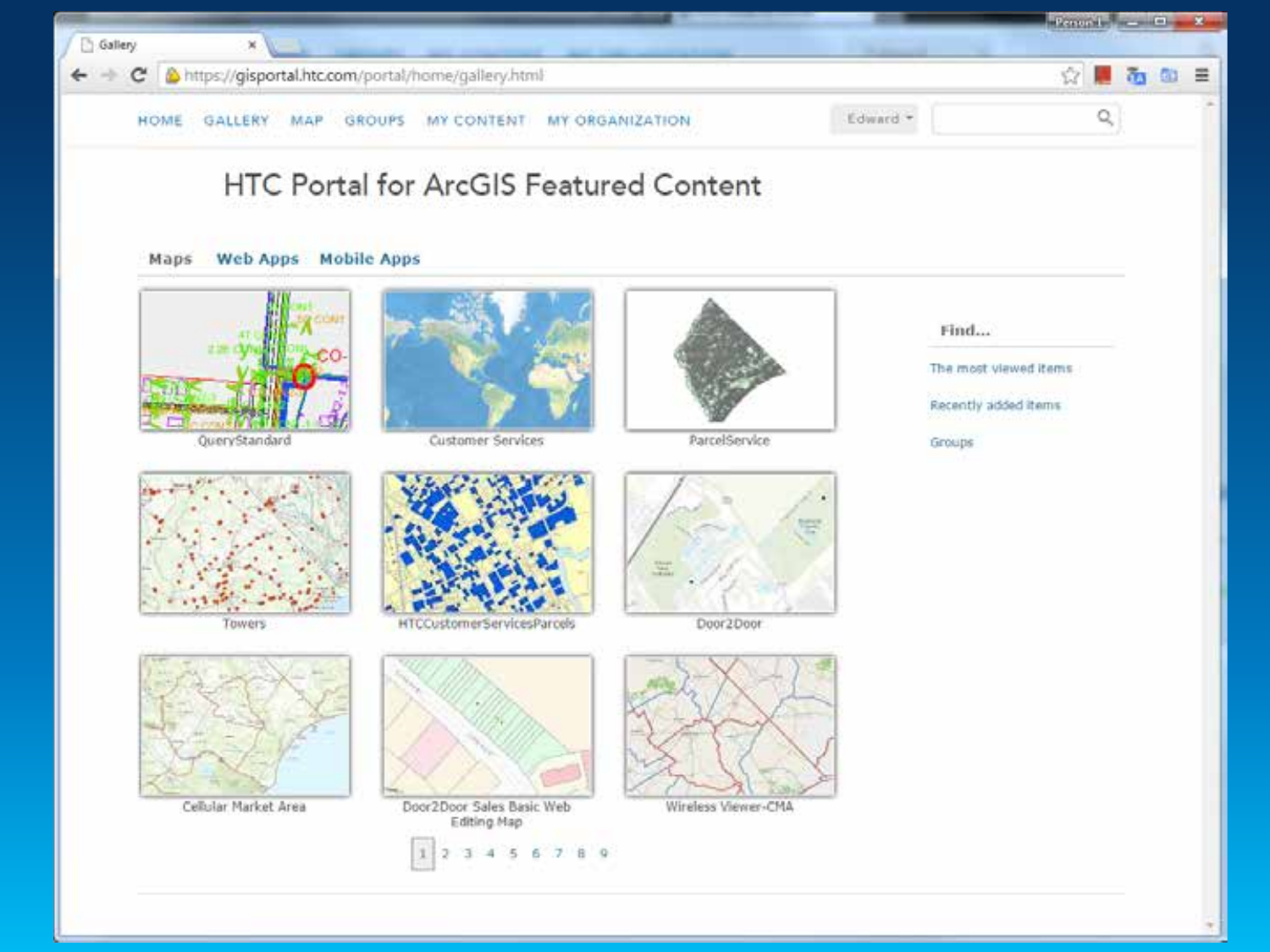- **Currently our CEO uses the Portal for simple presentations where he needs to mark out a set of Counties, Census Blocks, Cellular Market Areas, and etc.**
- **He mainly does this when he is presenting to other companies and organizations, or when he presents to the Board and Executive Staff.**
- **He is not creating Map Content to share, but he is creating his own Maps for Presentations.**
- **Marketing, Information Services and the GIS department are creating content together that the CEO and other groups use.**

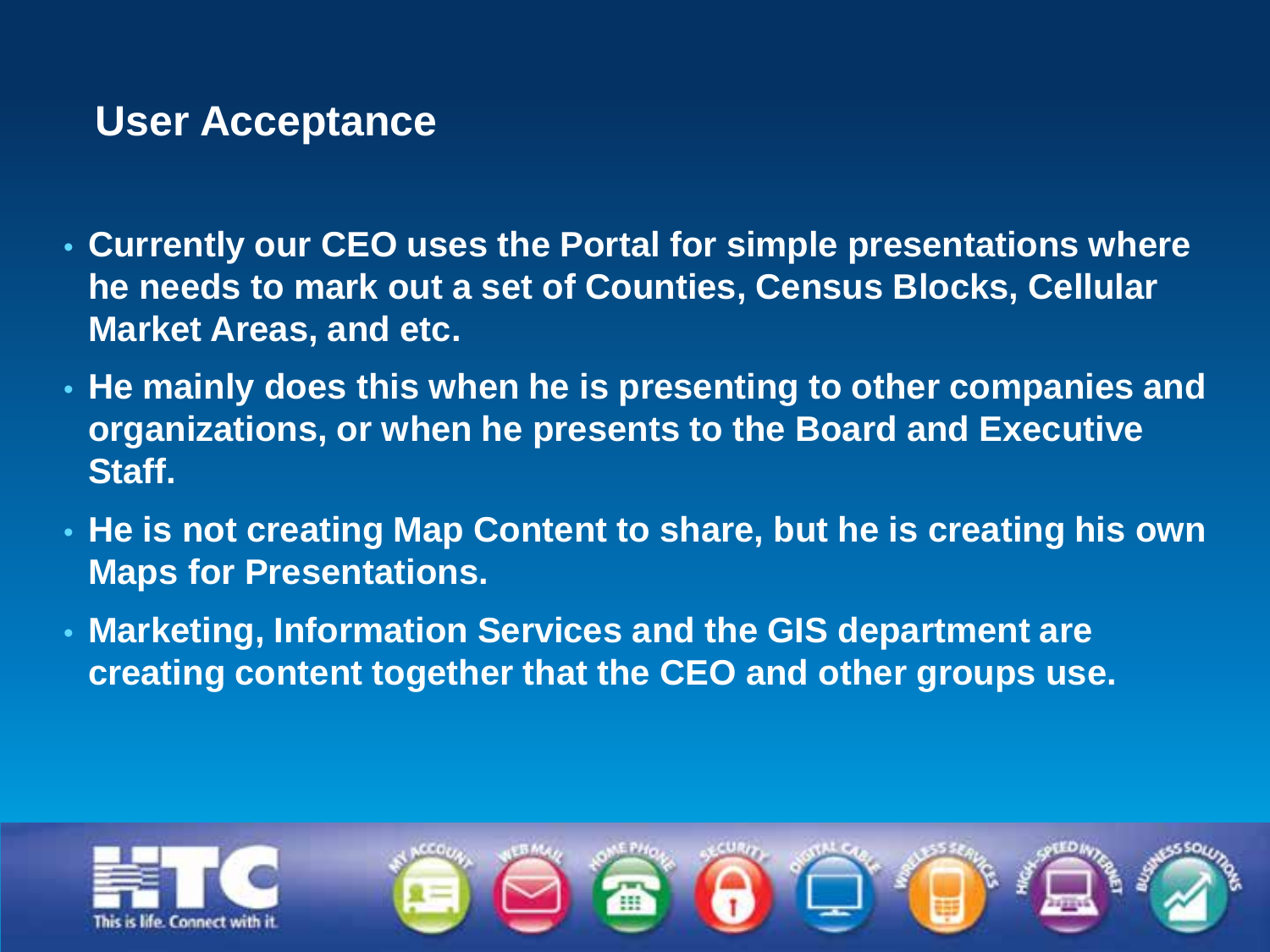• **Outside Plant Design and the GIS Department have created and maintain our Wireless, Fiber, Coax, and Copper Network Infrastructure in the GIS System. The Portal has a live feed of these networks.**

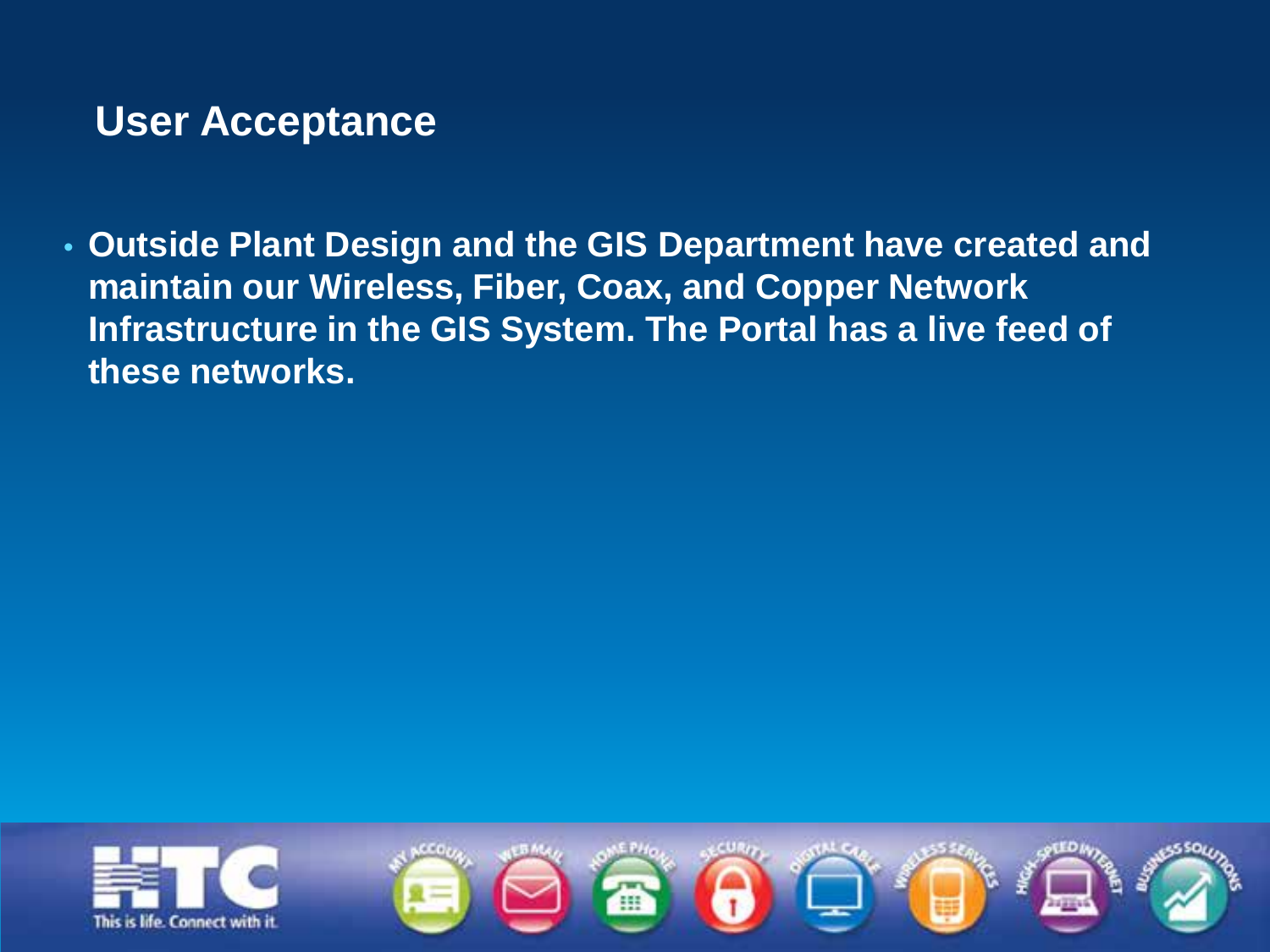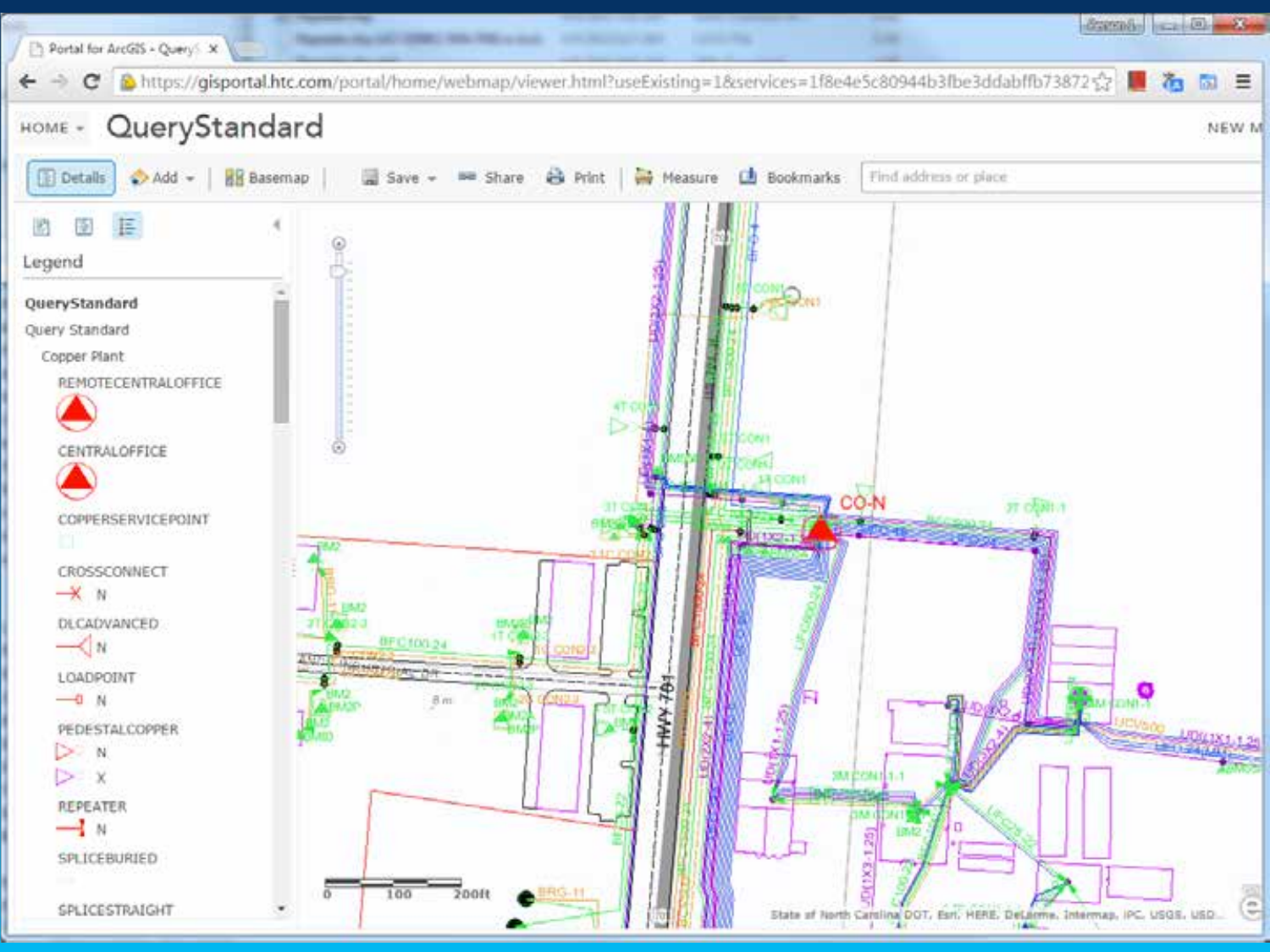• **Information Services has created several geoprocesses to build Feature Layers nightly that analyze data from our non-GIS systems and puts them into a form that can be mapped. The Portal has a live feed of this nightly data.**

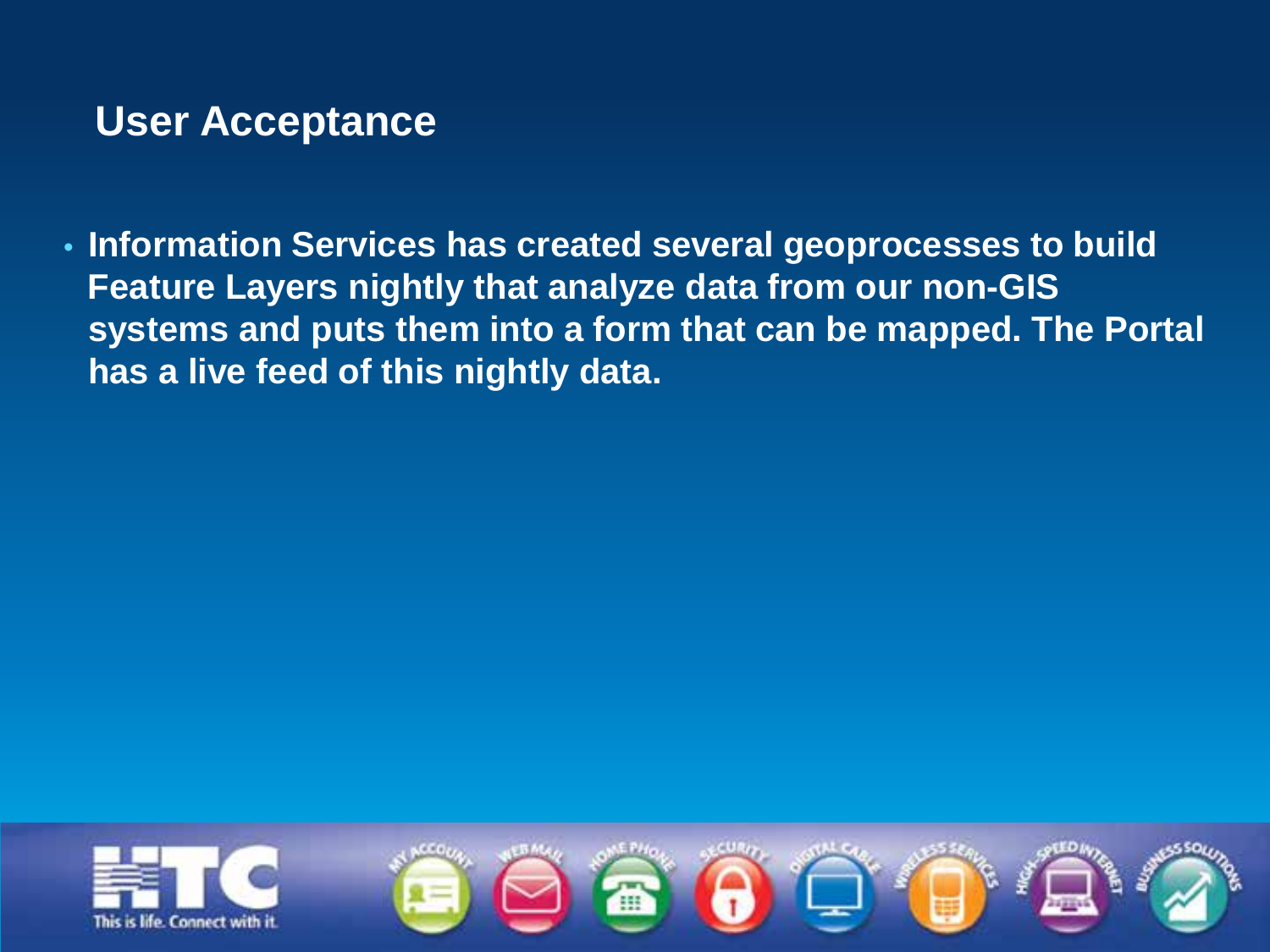## **Examples of nightly geoprocessed features**

- **CATV Node Summary**
- **Customer Services**
- **Capacity Summary for Serving Stations, Remotes & Central Offices, Repeaters and Fiber Distribution Hubs.**
- **Internet Summary Statistics for DSL, Cable Modems and ONT's**
- **Subdivision Summary of Services**
- **Payment Location History**
- **Audit of distance between Premise Address and Serving Station (used to find data issues).**
- **Service Order Activity for the last 3 months**
- **Trouble Ticket Activity for the last 3 months**

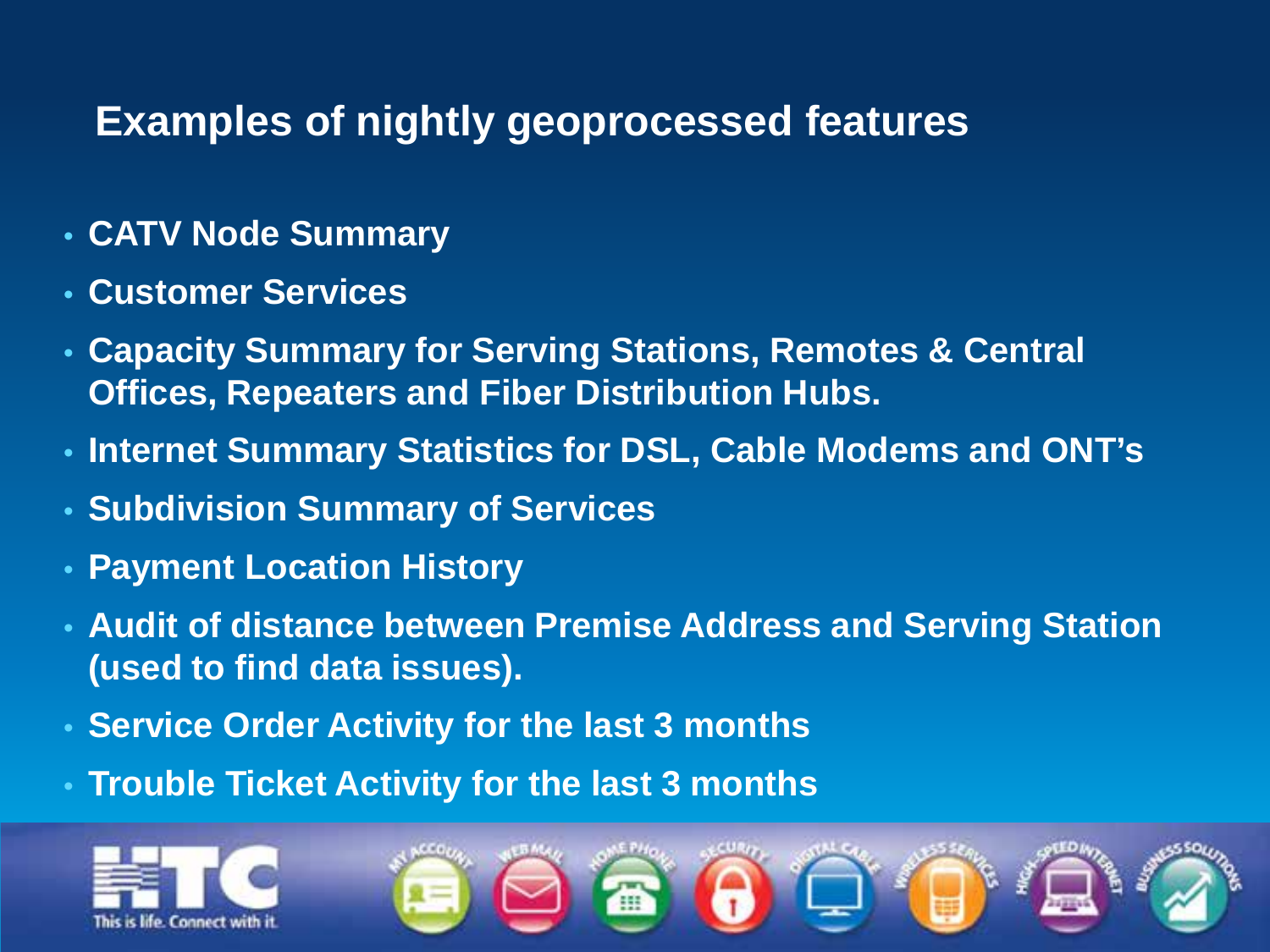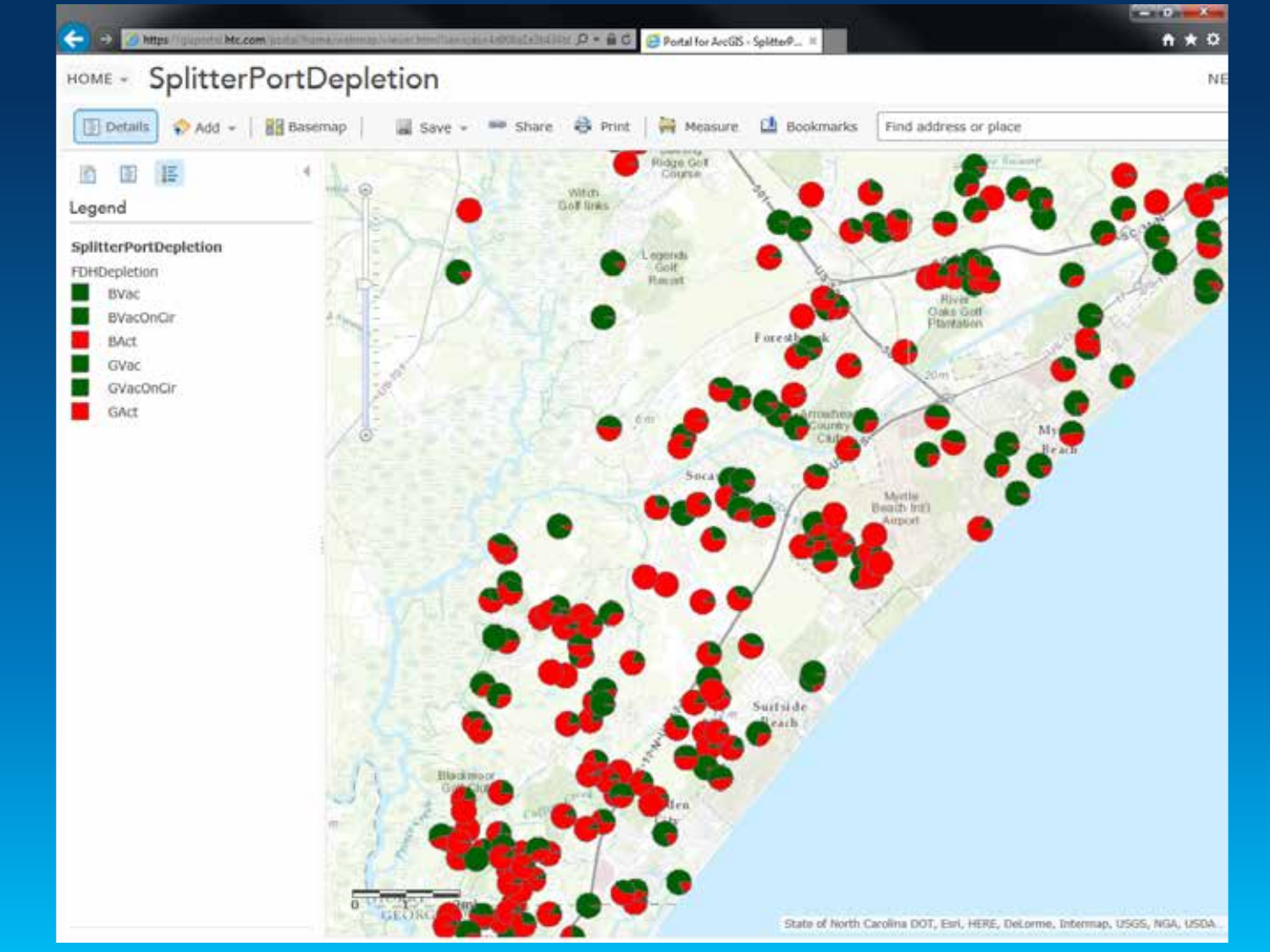- **Marketing, Outside Plant Design and our Engineering Clerks use the Portal maps to track progress of a new service area our company has.**
- **Marketing and Door to Door Sales Team uses maps Information Services has generated to know where to target their Sales Campaigns.**

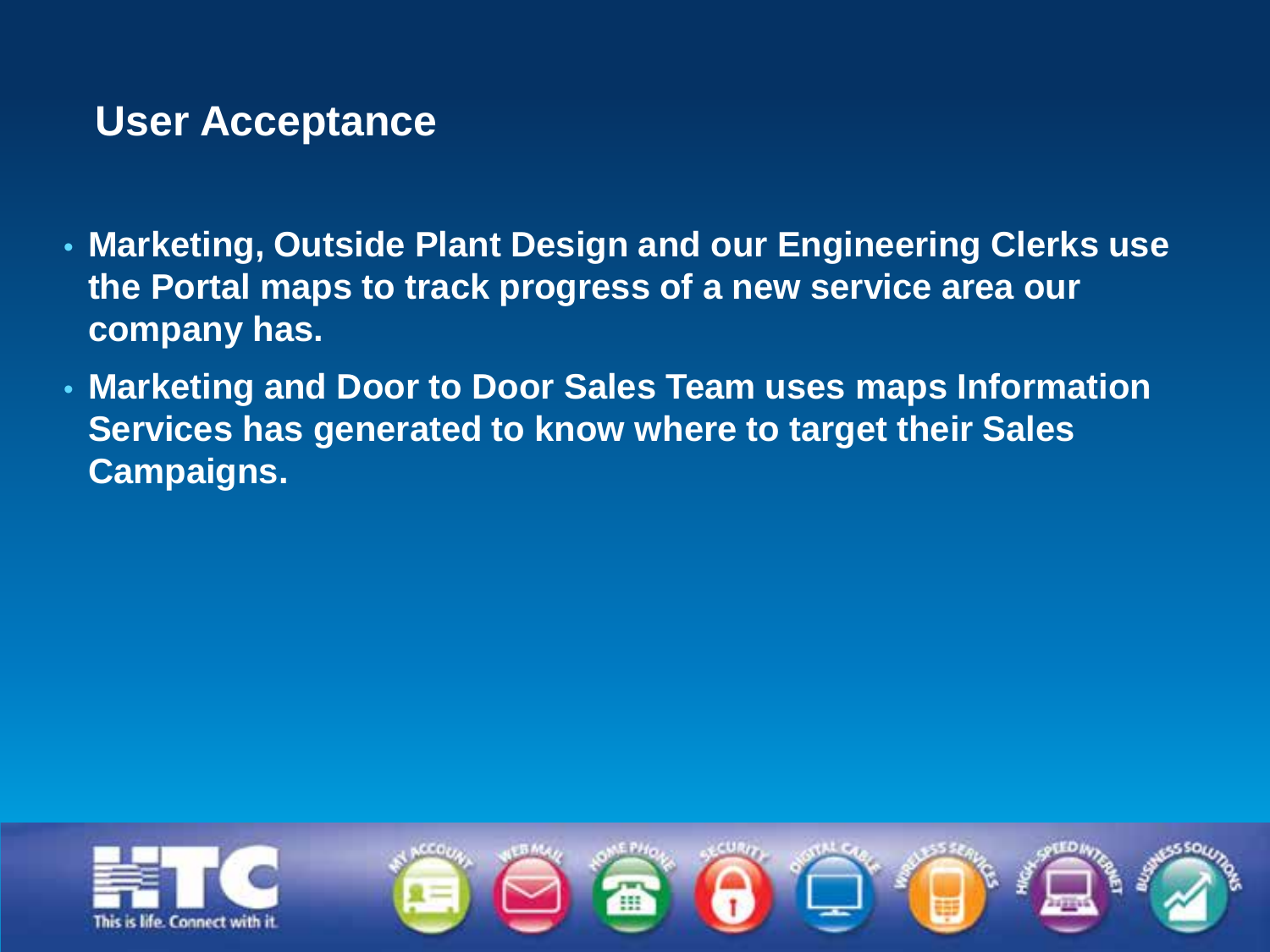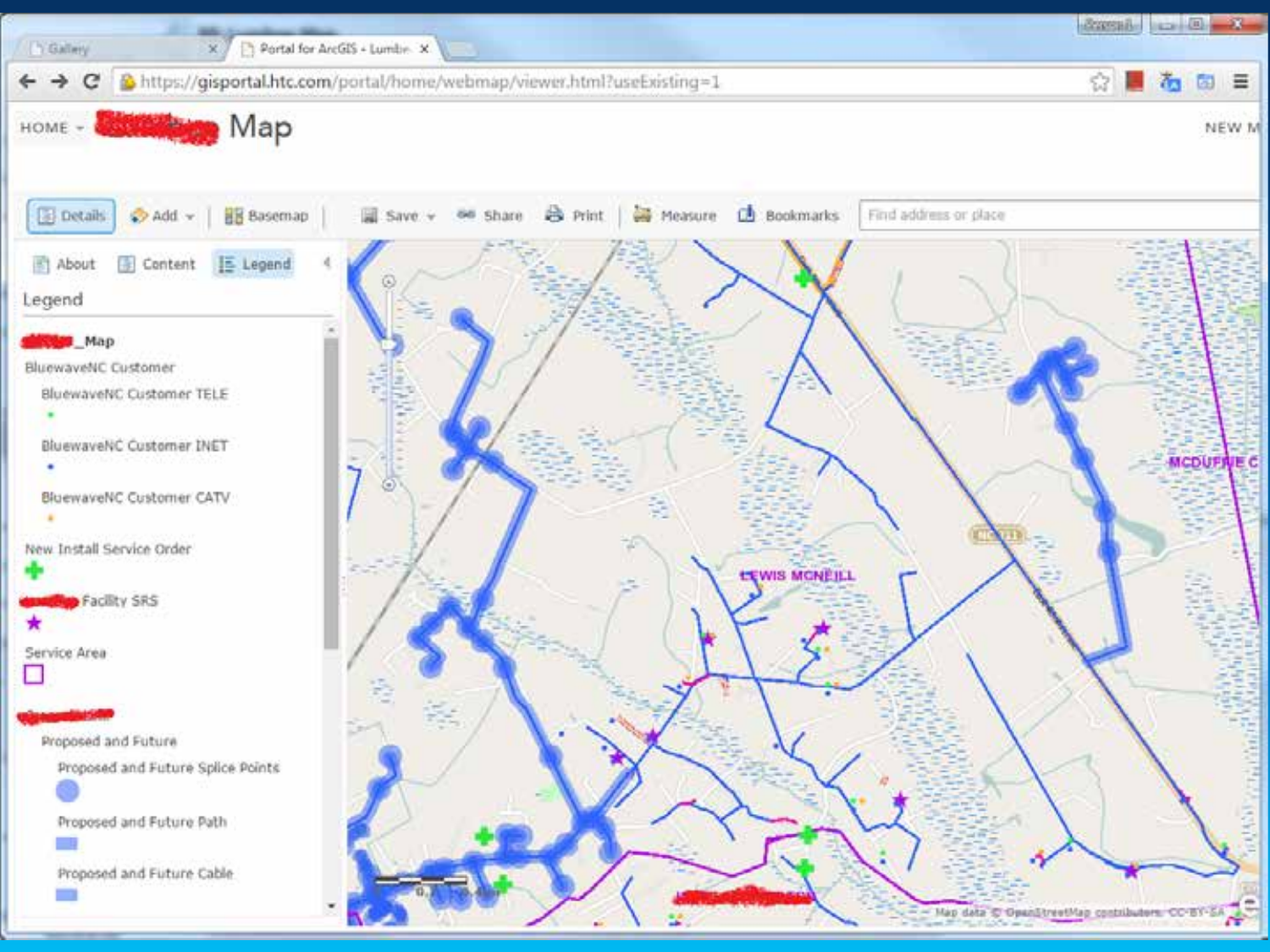- **Professional Services used the Portal during their sales to a local community organization.**
- **They needed to show the organization:** 
	- **Where the cameras would be placed**
	- **In what phase they would be placed**
	- **What is the coverage area of those cameras being places**

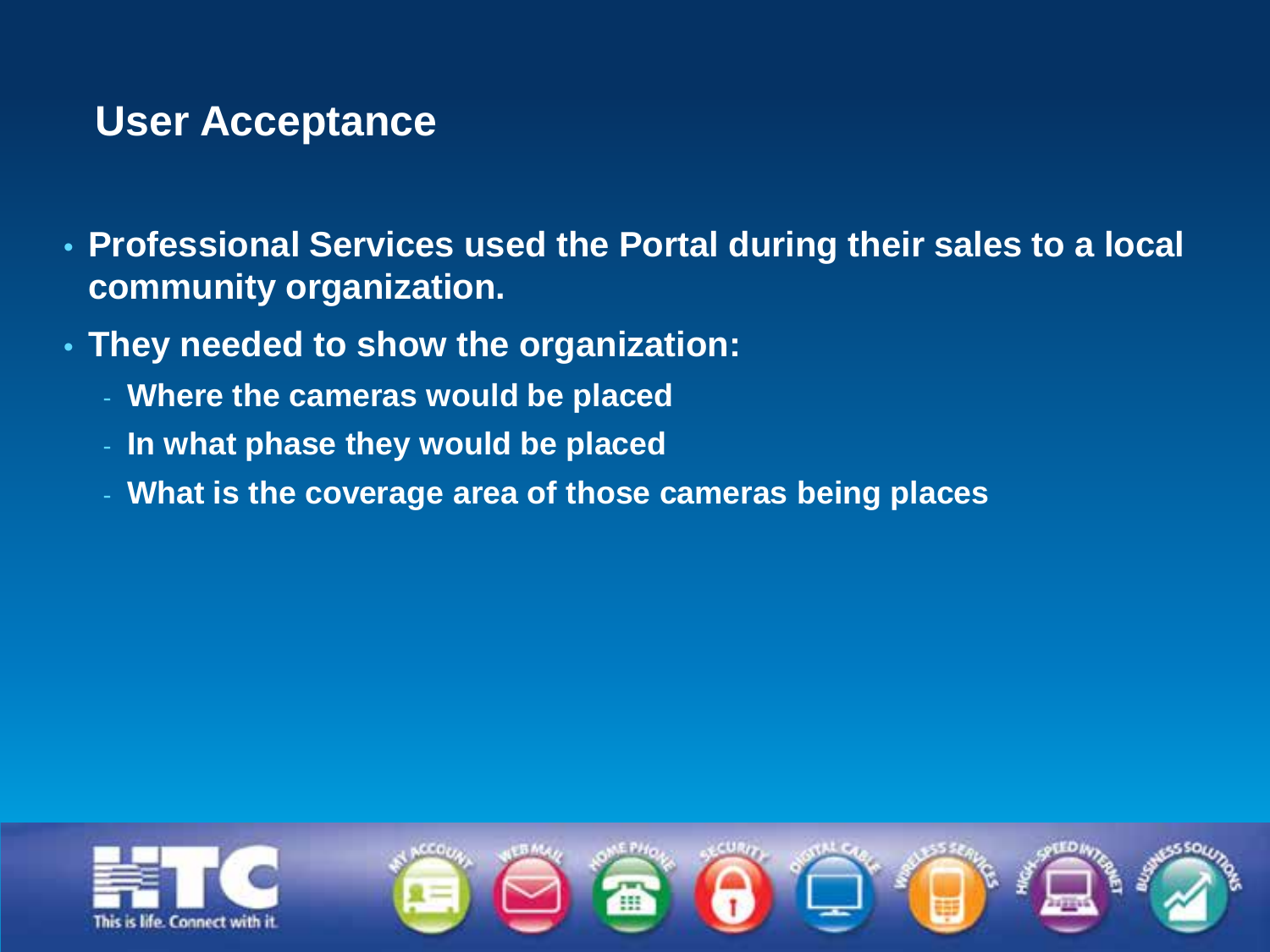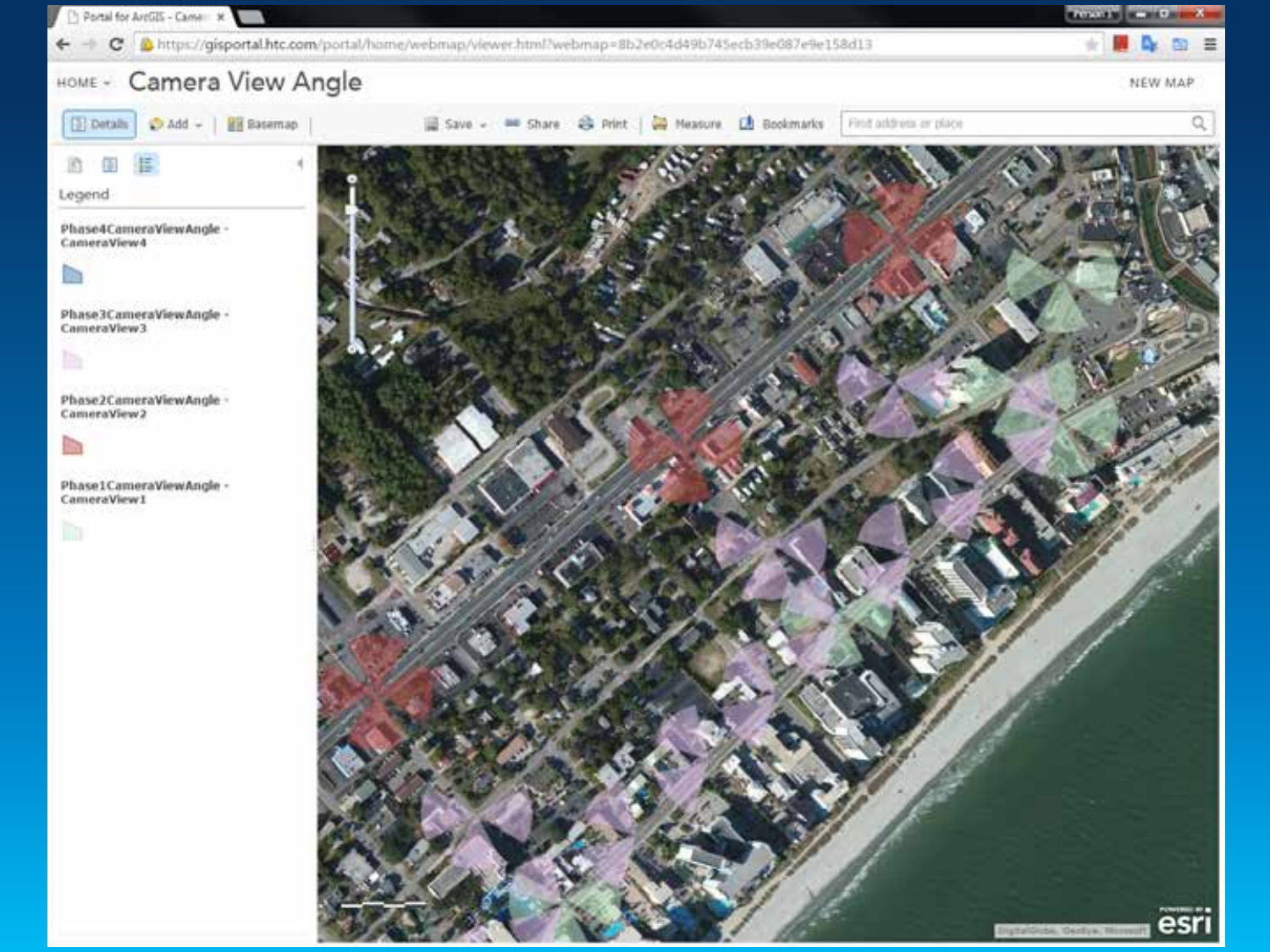## **HTC needed to manage Active Work Orders**

- **So HTC needed a map that showed the active work orders.**
- **We needed the work order to indicated their state with a color.**
- **Several groups need to know where the work is located. (Customer Service Representatives, Engineering, Operations, etc…)**

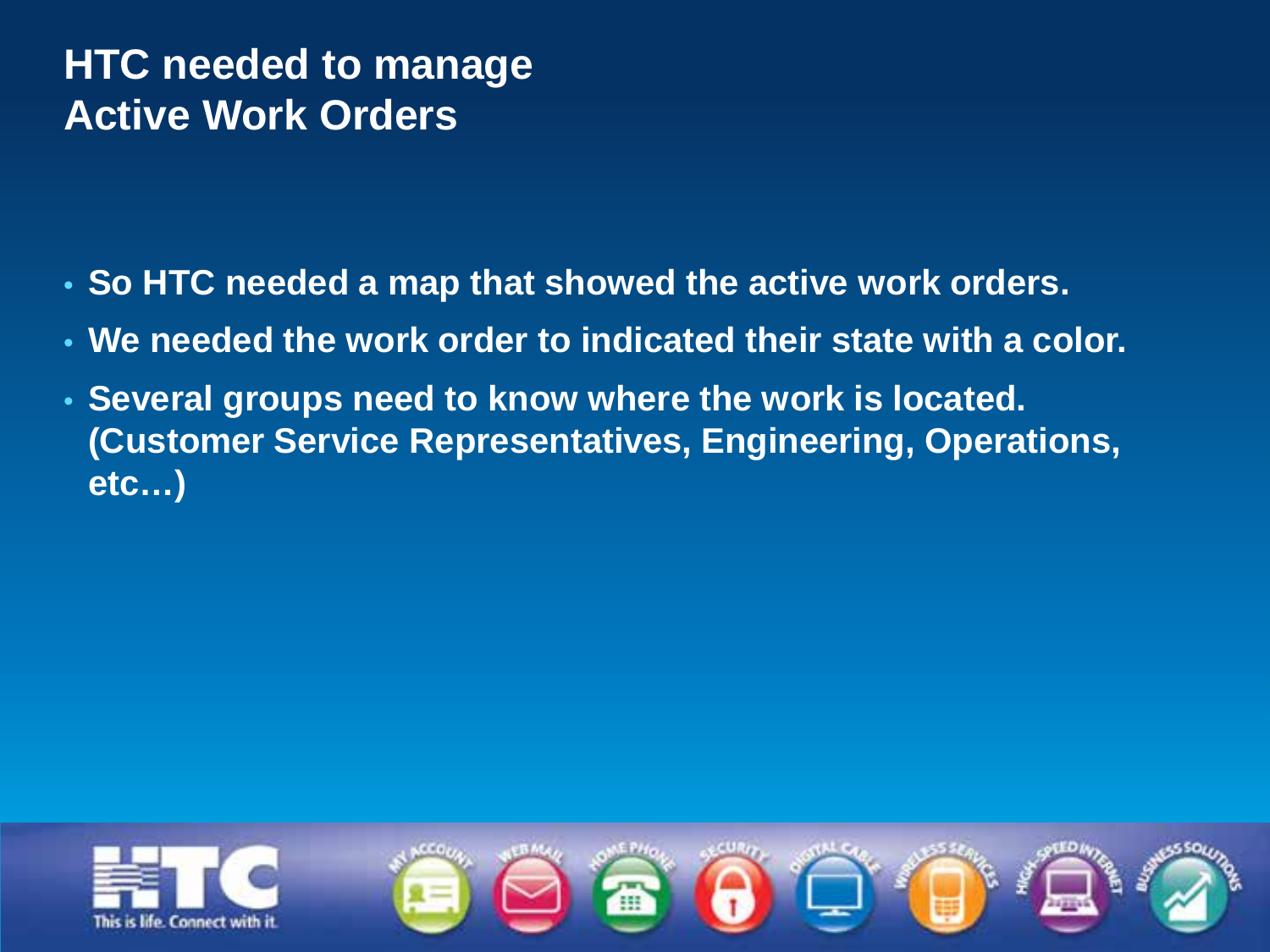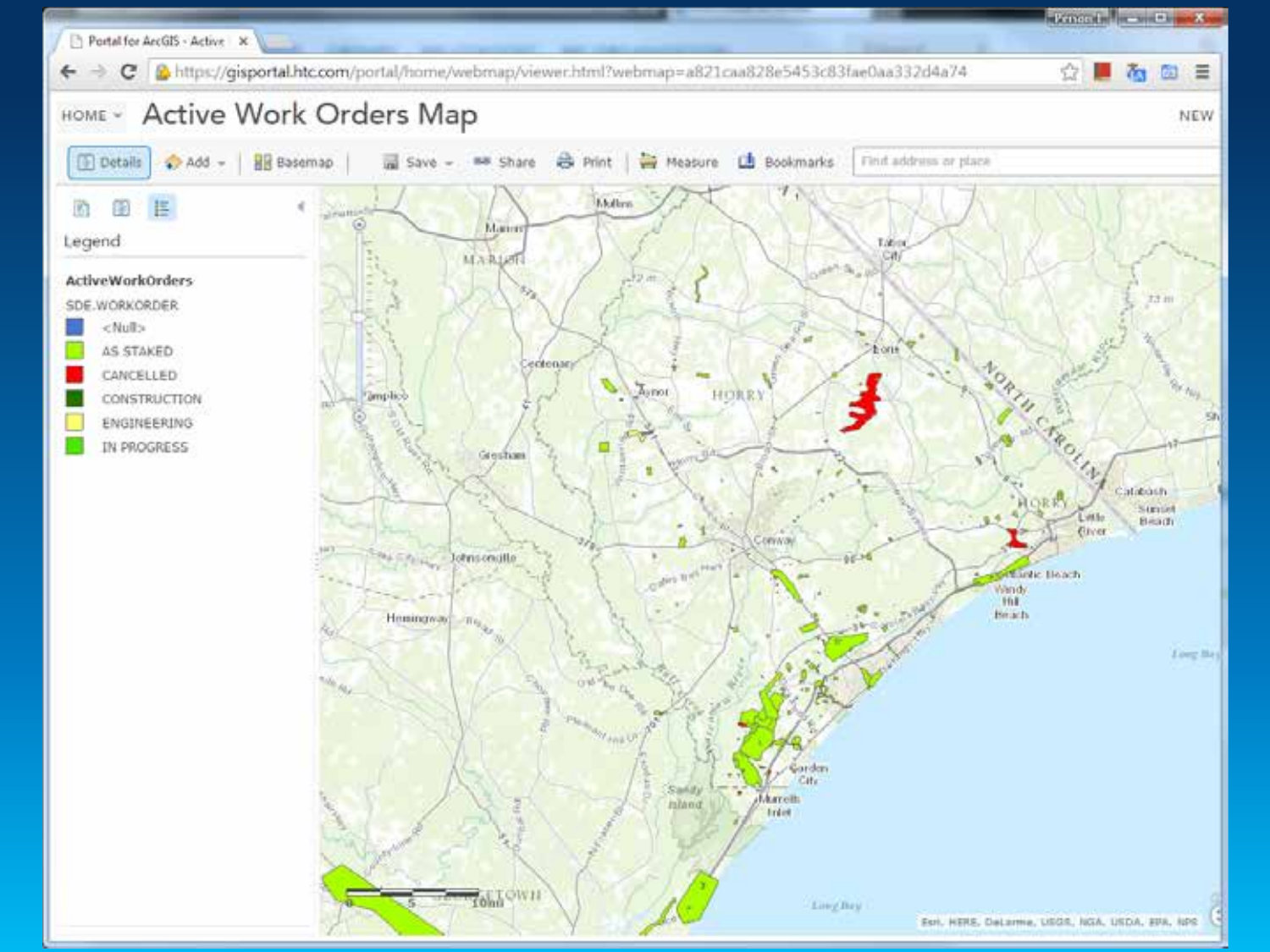## **Need Maps to show how well HTC is doing!**

- **Needed a map with Service Order Activity.**
- **Needed to analyze the Hot Spots of that Activity.**
- **We also wanted to validate the Hot Spot Analysis, so we aggregated that Service Order Activity into Census Block Group Polygons.**
- **After comparing how well they matched, we felt confident enough to share this map out with Marketing and Sales.**

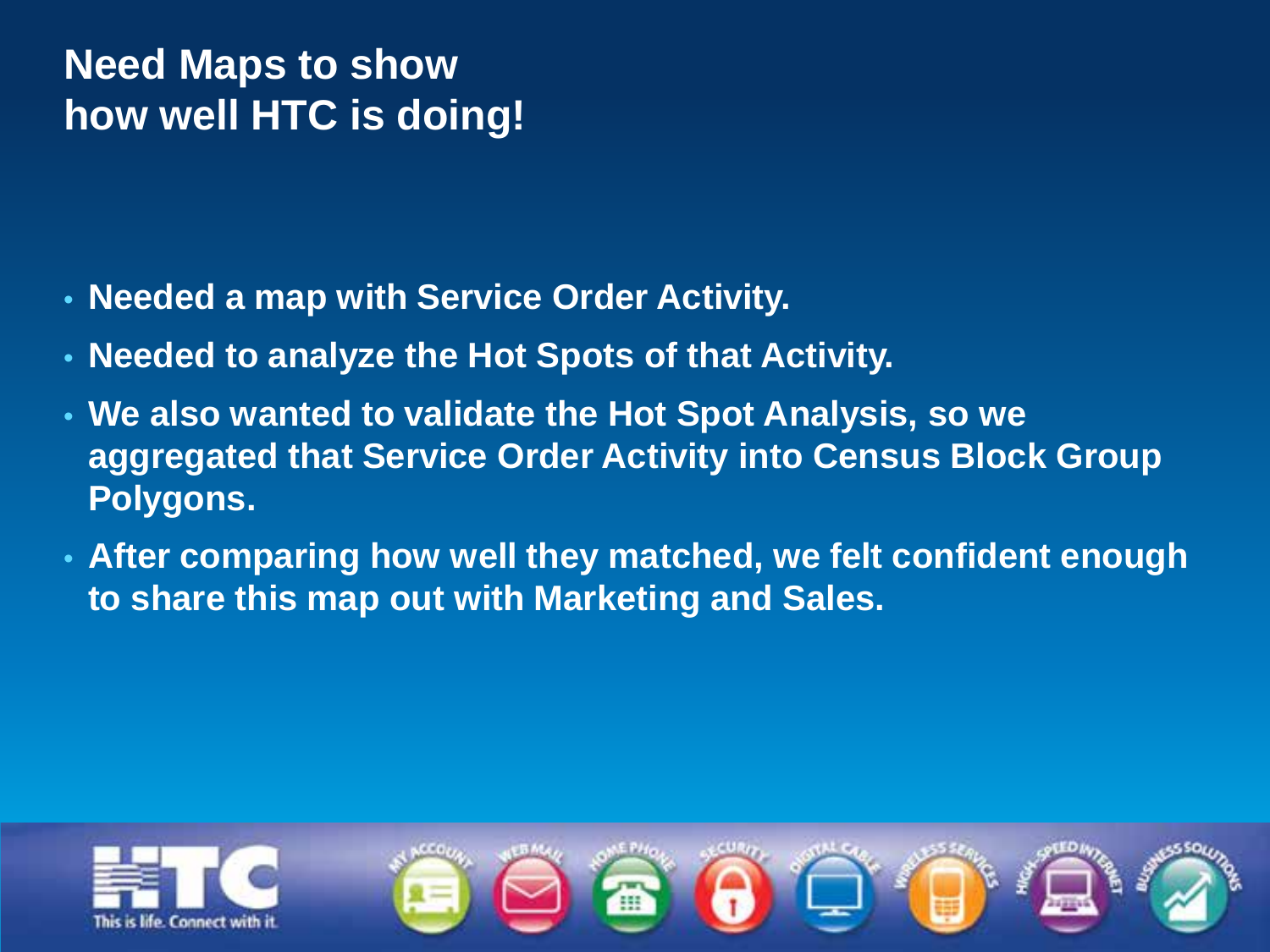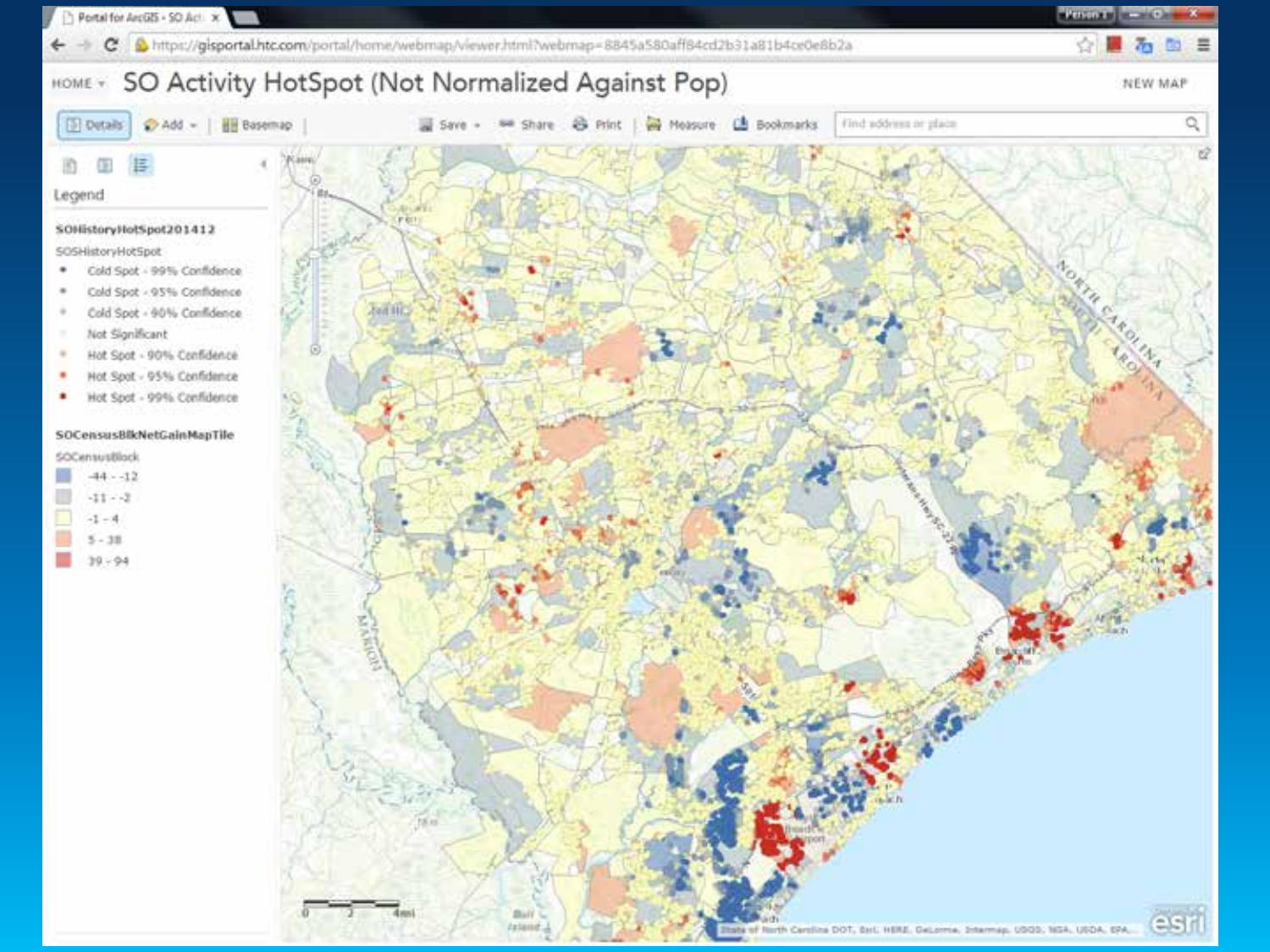## **How much does population density impact the Service Order Activity?**

- **So we needed to normalize the Service Order data by the Population.**
- **Since we used Census Block Groups, we have population as one of the data fields.**
- **Unlike the previous slide the number in the polygon will no longer represent actual orders, but will just indicate the Hot or Cold spots based off of the fact it was normalized against population.**

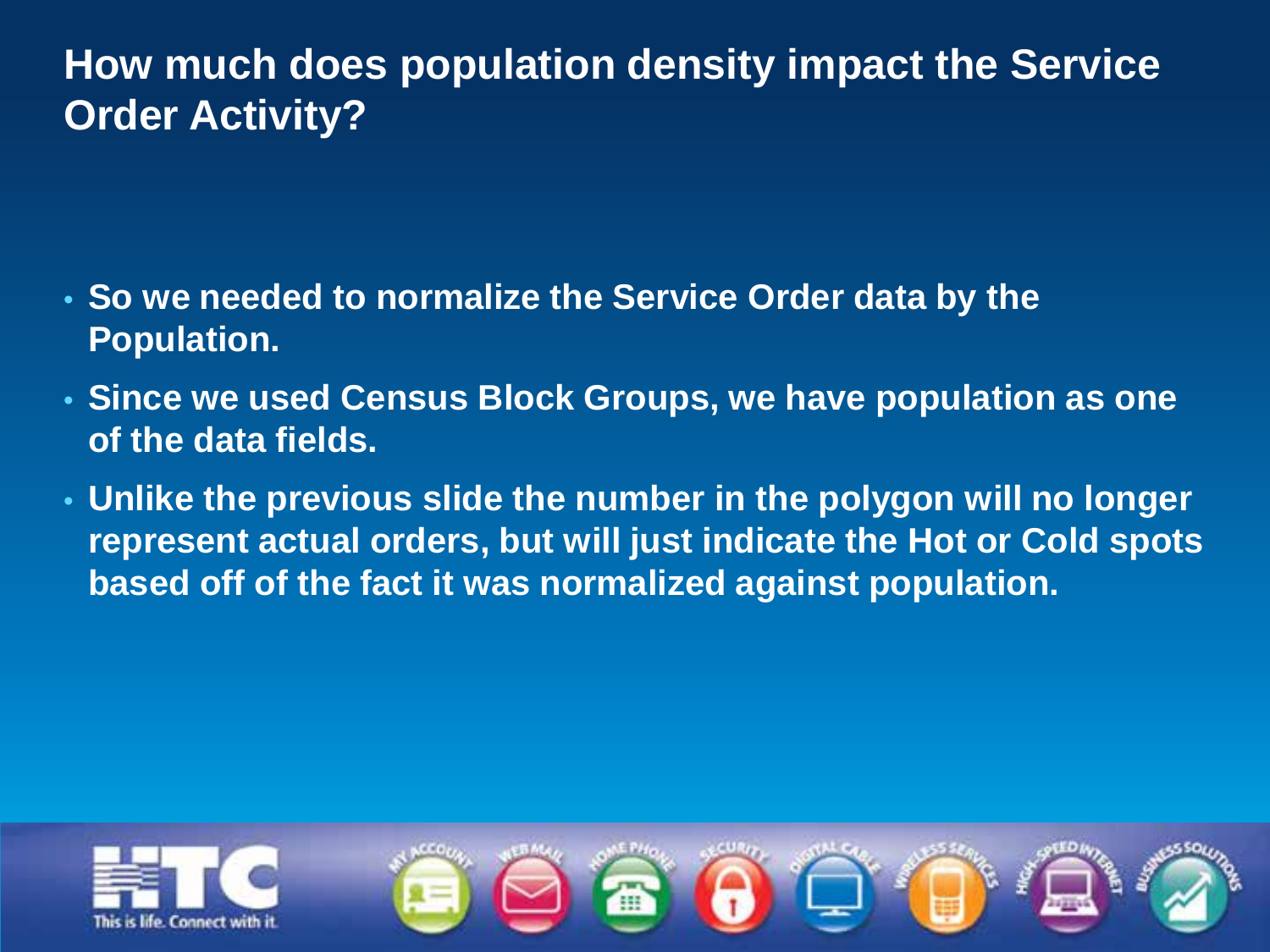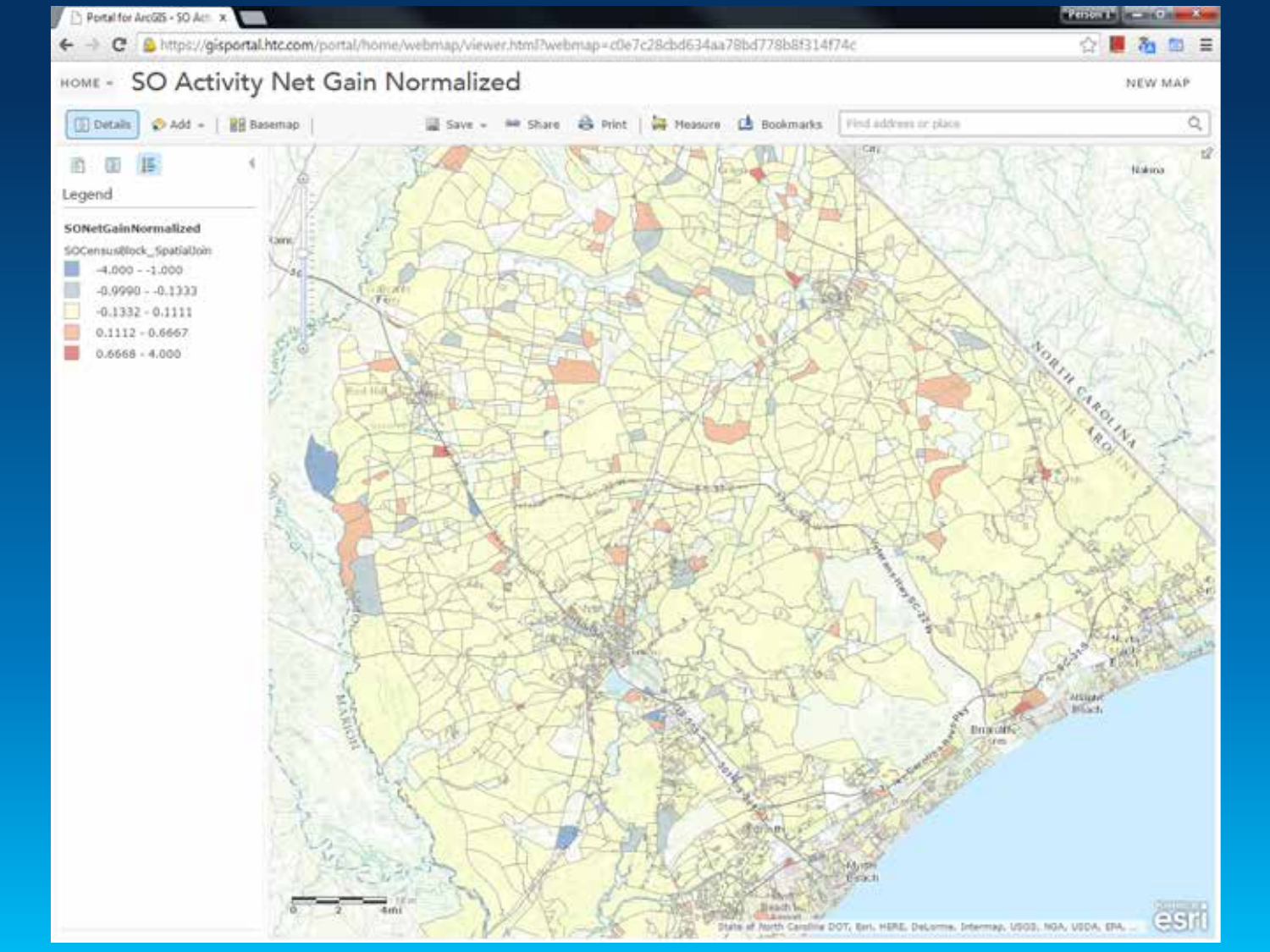## **We are also using the Operation Dashboard!**

- **It allowed us to compare over all performance against select areas.**
- **It does have limitations, which is why we aggregated our point data into polygons.**
- **Default limitation is it can only show 1000 records. This is adjustable to much larger numbers.**
- **Changing the default number of records can cause performance issues if you increase it to a large number.**

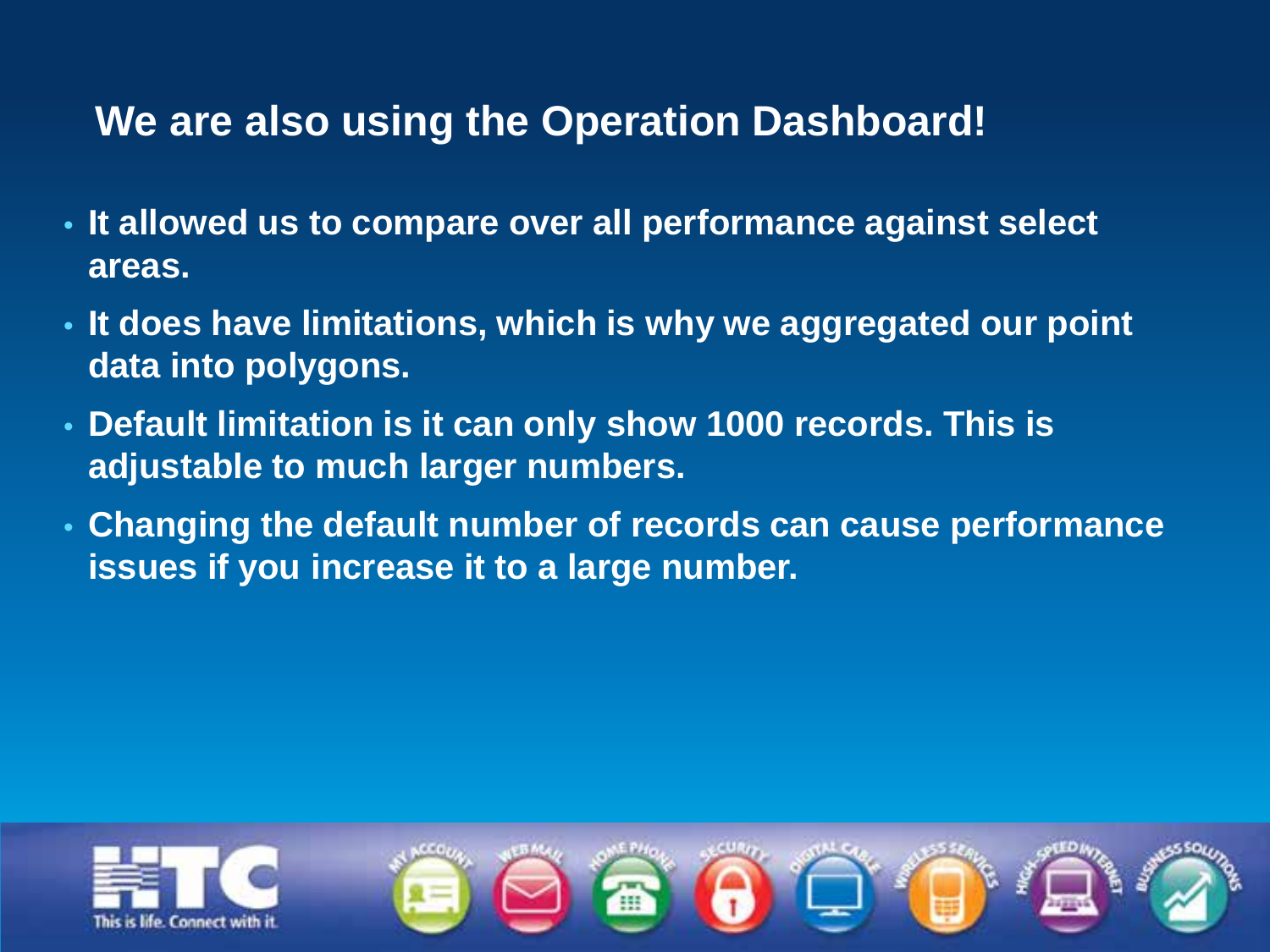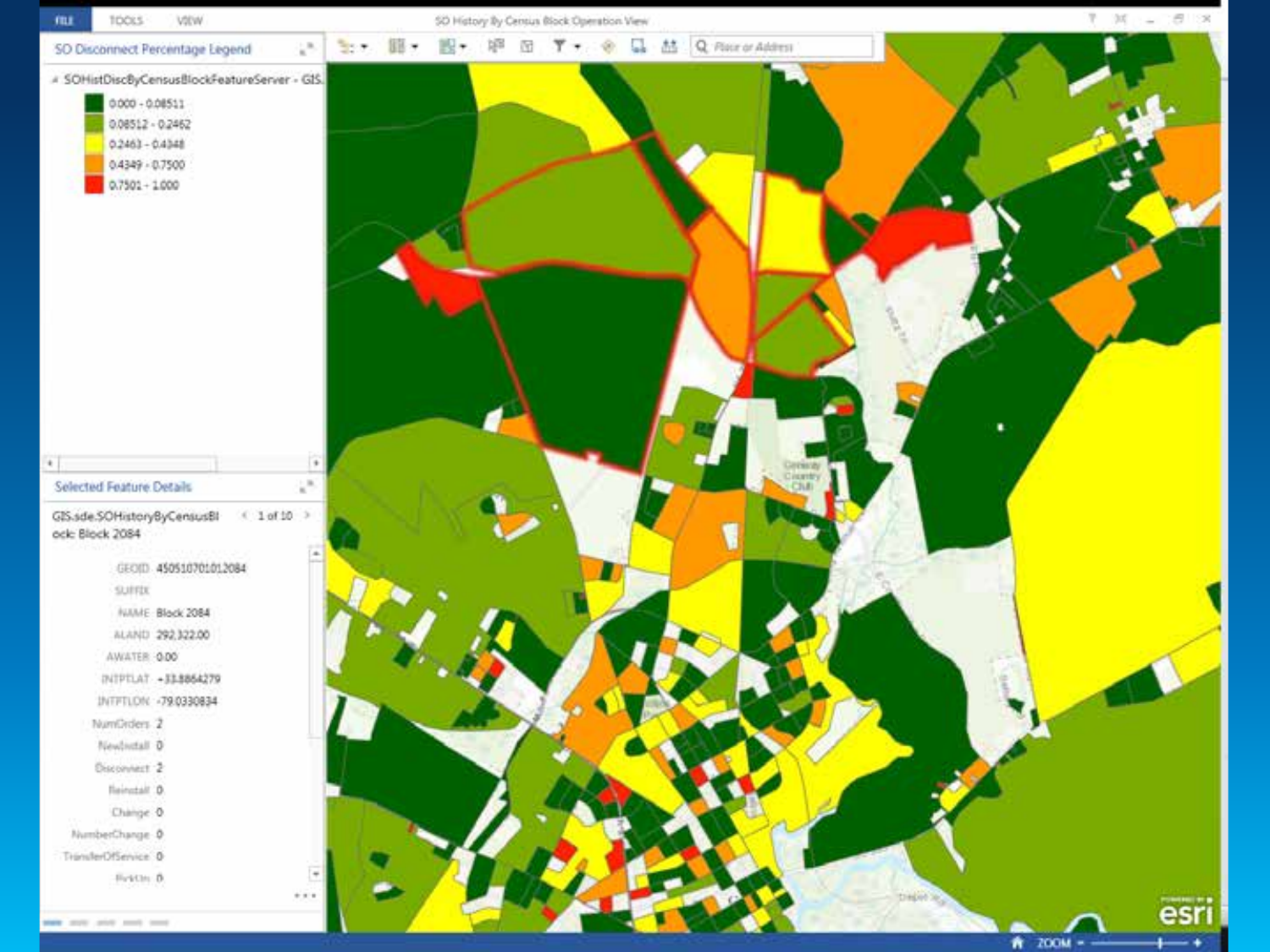

esi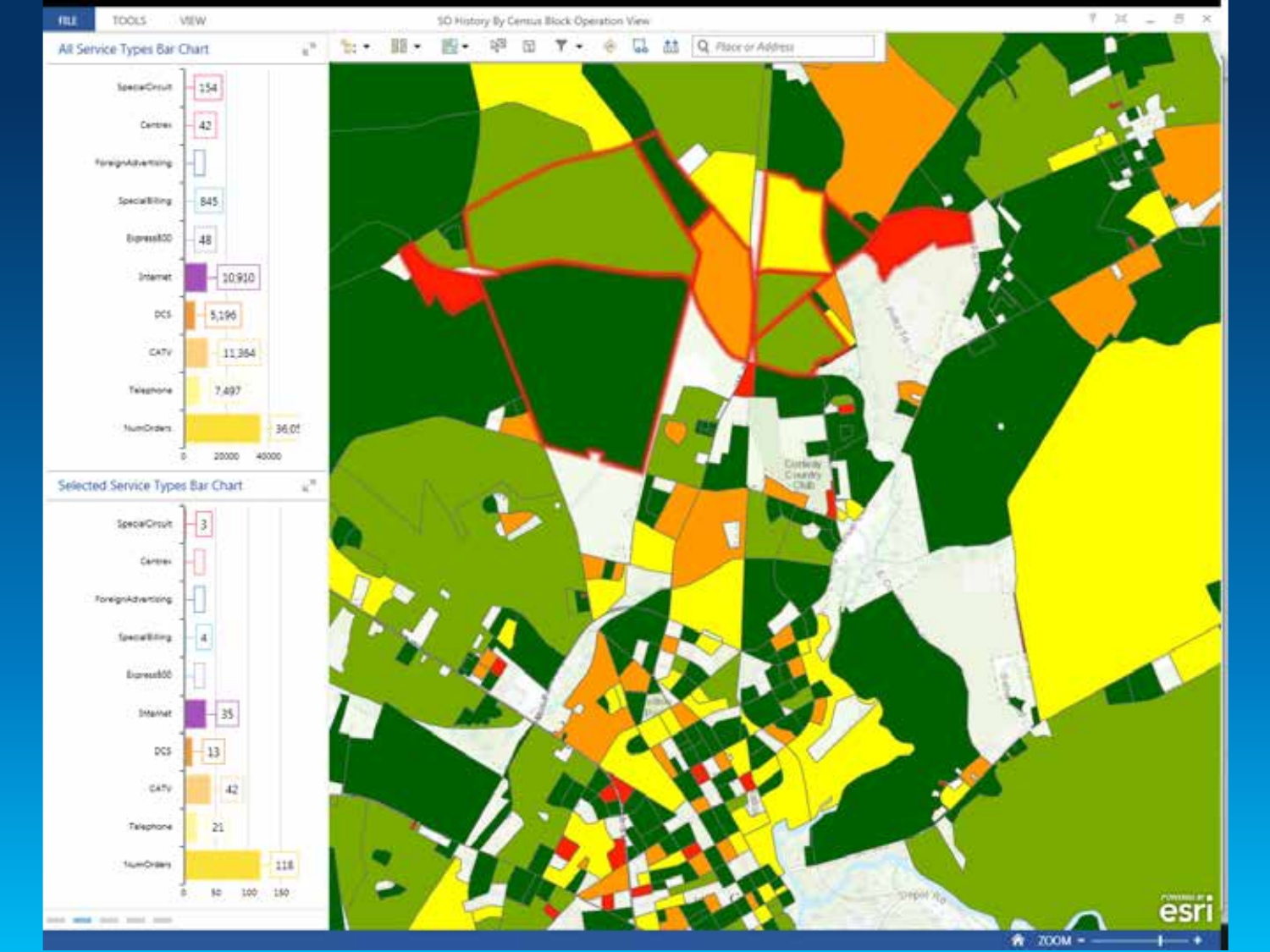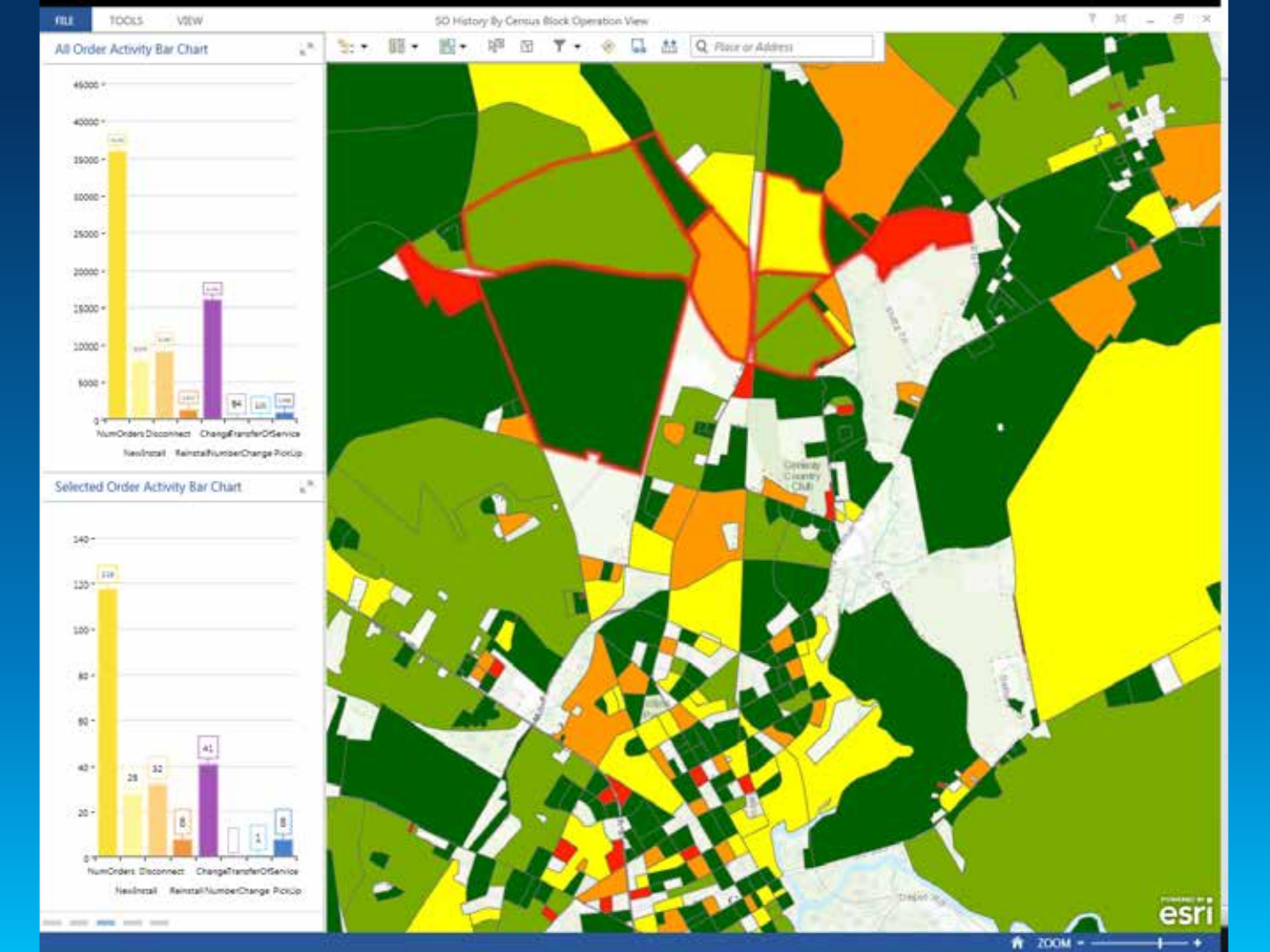## **Portal for ArcGIS is Great!**

- **However there are still situations where we needed to build our own maps using the JavaScript API and ArcGIS Server.**
- **True GIS Power Users feel a little limited by the Portal Capabilities, but that is because they are use to all the power of ArcMap.**
- **Non-GIS Employees love the ease of Portal for ArcGIS and having access to all the map content.**

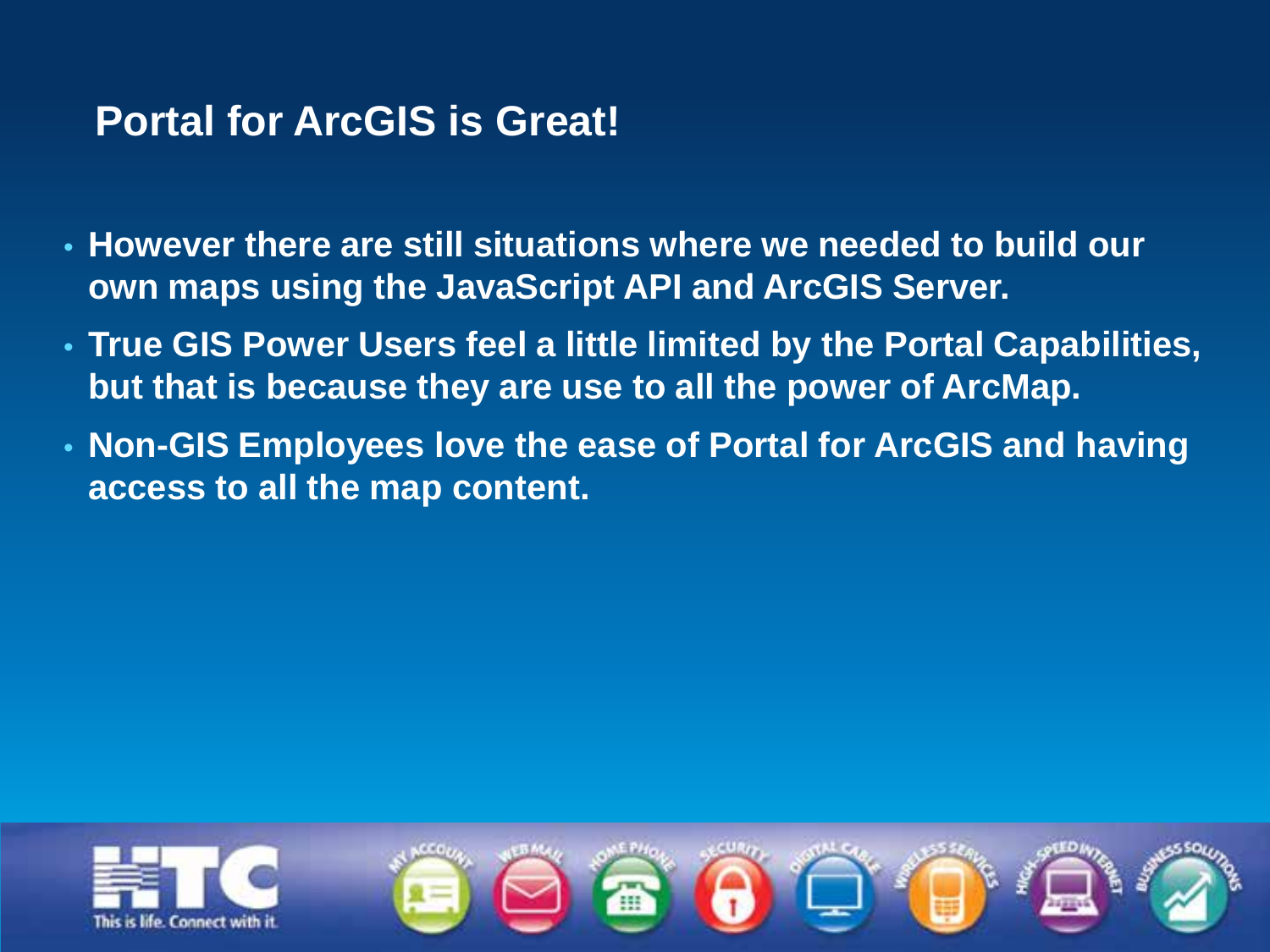## **Lessons Learned**

- **To build a great GIS System whether on Portal or not requires getting all the right people together! For HTC that is the follow groups:**
	- **Information Services**
	- **Engineering GIS Digitizers: Staking and Plant Design**
	- **Marketing**
	- **County Governments**

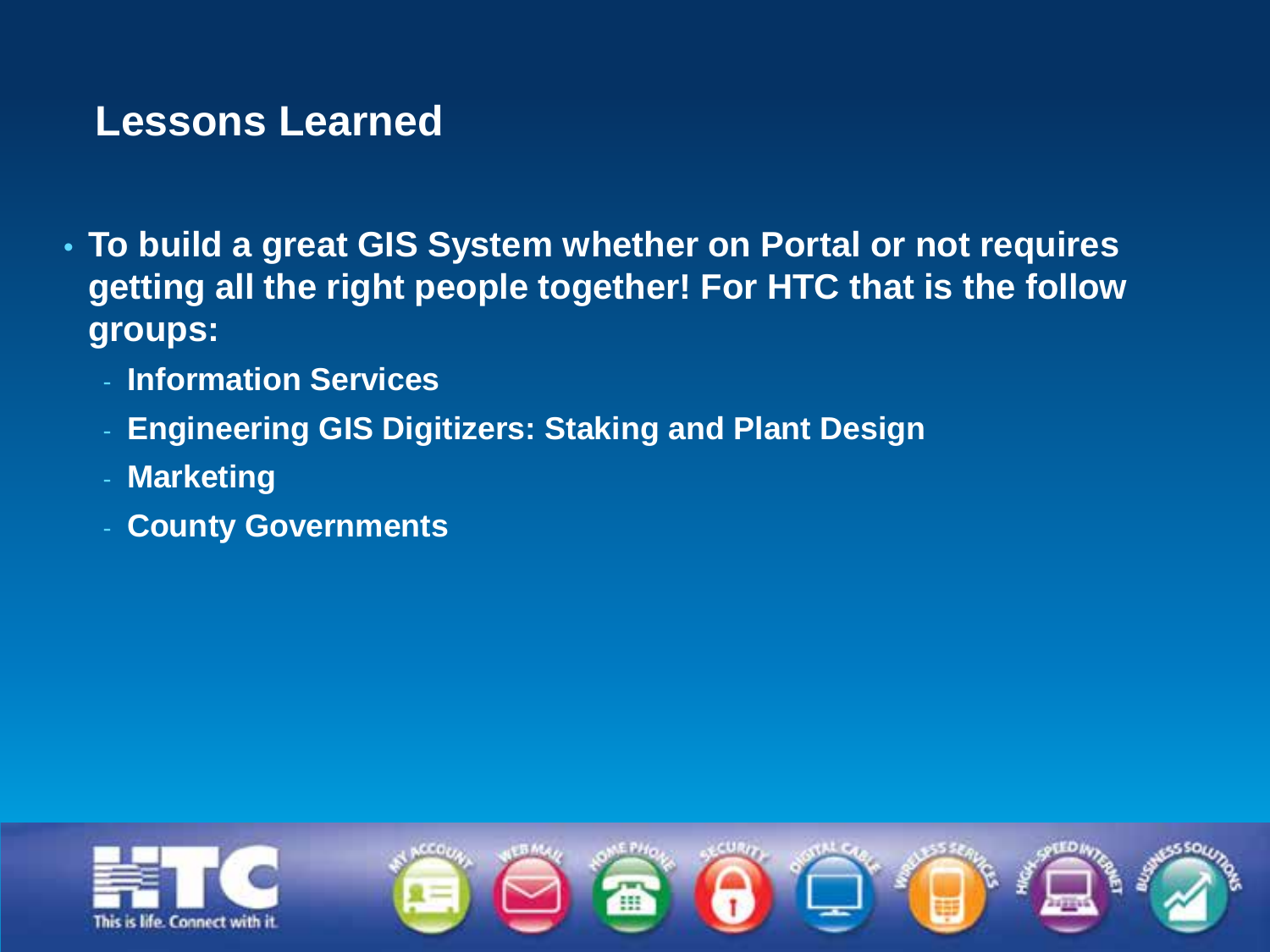#### **Lessons Learned**

- **Need to dedicate an employee to policing the Portal Site to make sure that the following is done:**
	- **Map/Data is current!**
	- **User Permissions are set correctly.**
	- **Keep the Home page with fresh examples.**
	- Make sure there are good Icons for all the Maps and Applications.

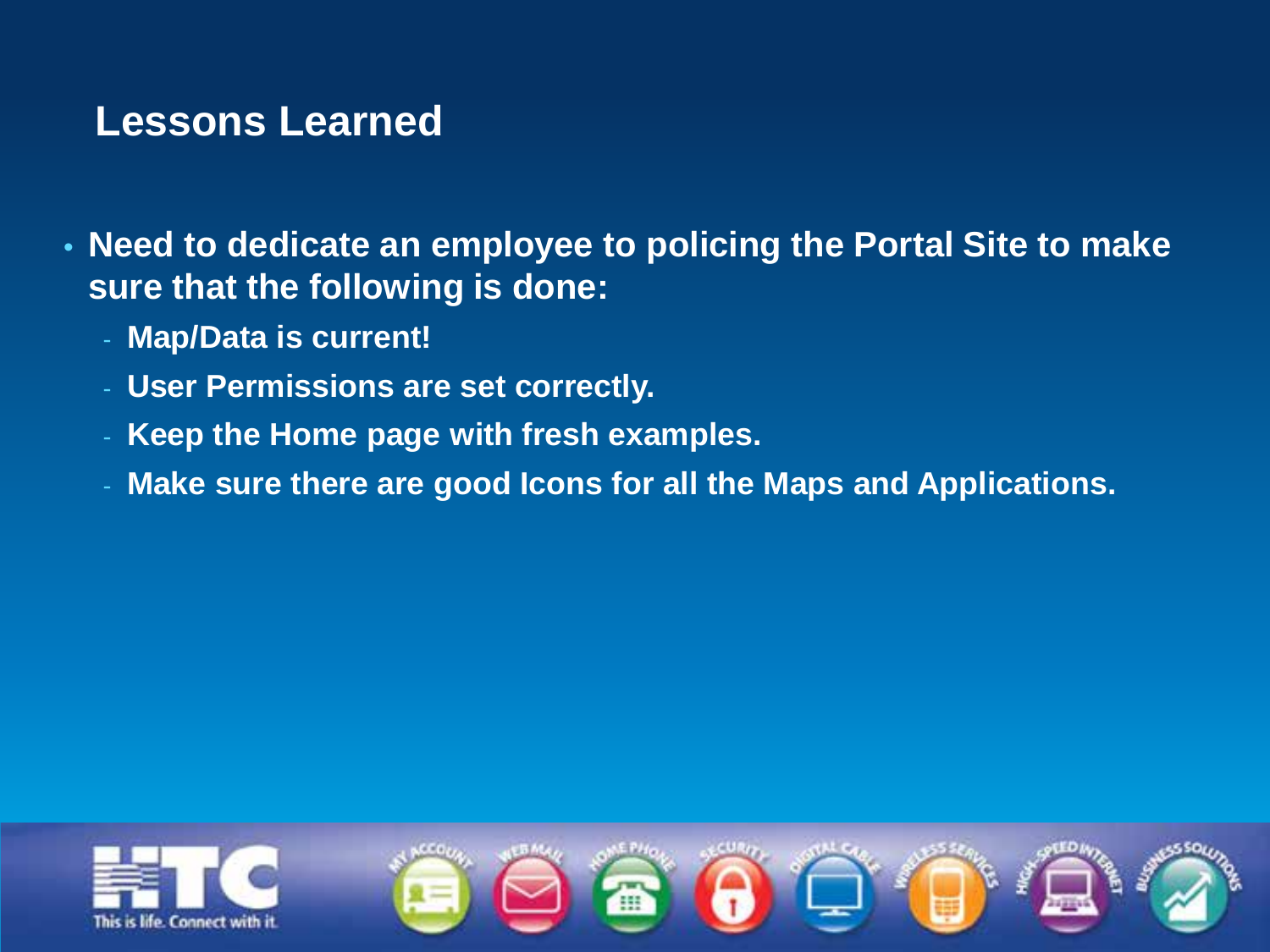#### **Lessons Learned**

- **Before installing Portal for ArcGIS you need to think, plan and document the following:**
	- **What Groups does your company need in order to share maps while keeping permissions controlled?**
	- **Who in your organization needs to have access, and what Groups should they have permission to see?**
	- **What content do you need to put on the Portal to empower users to build their own maps?**

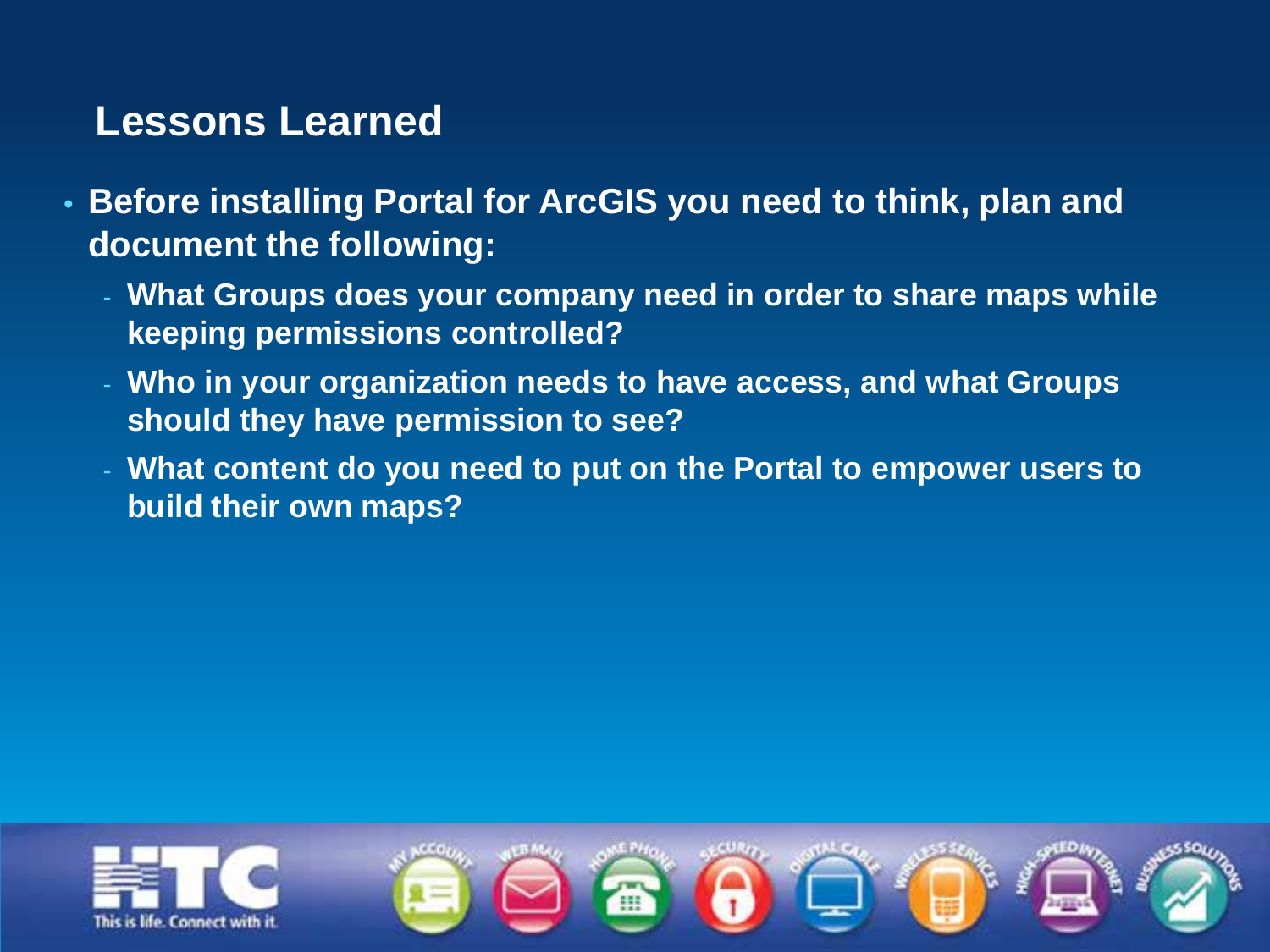# **Questions Edward Gause – HTC Edward.gause@htcinc.net**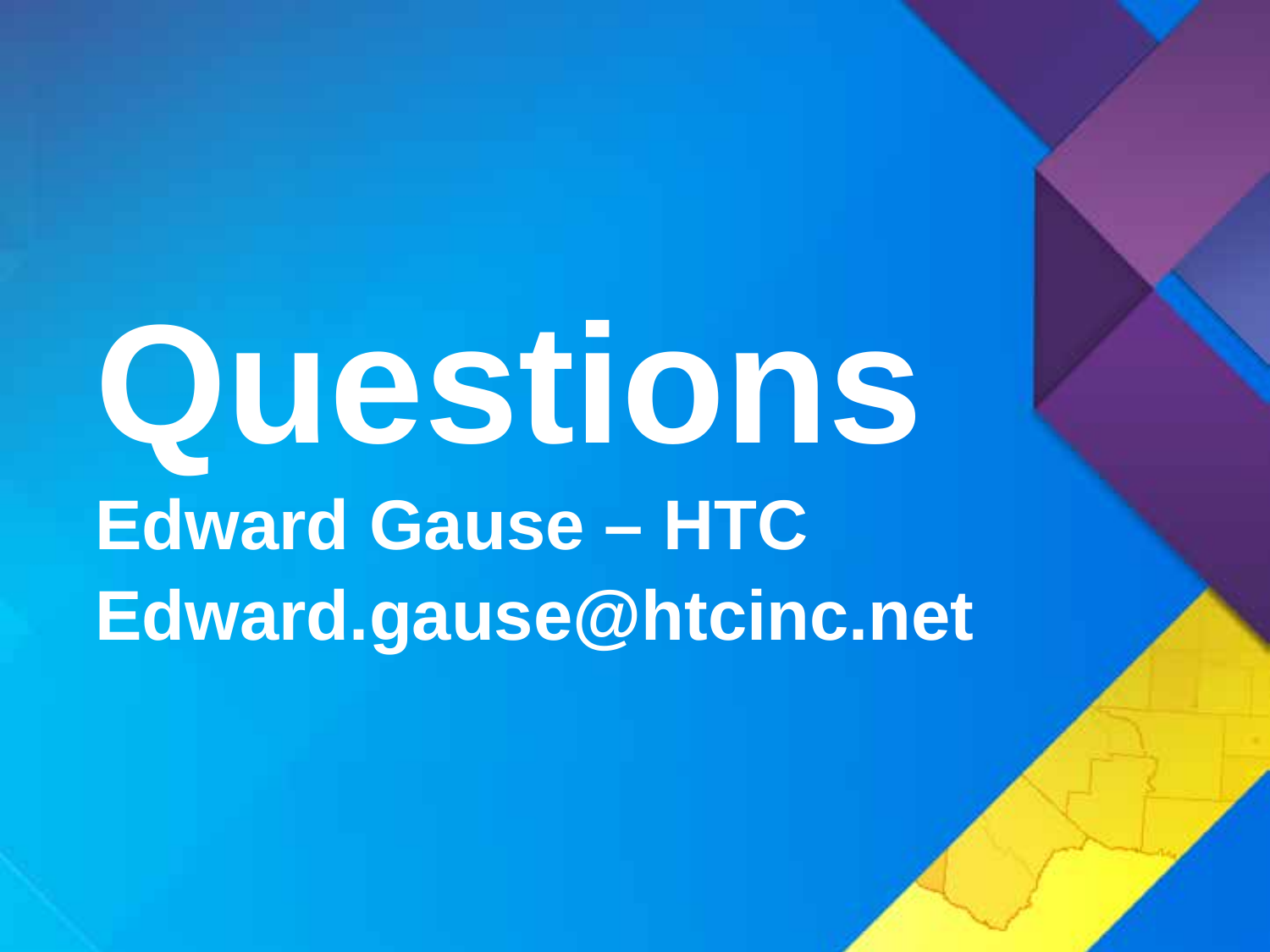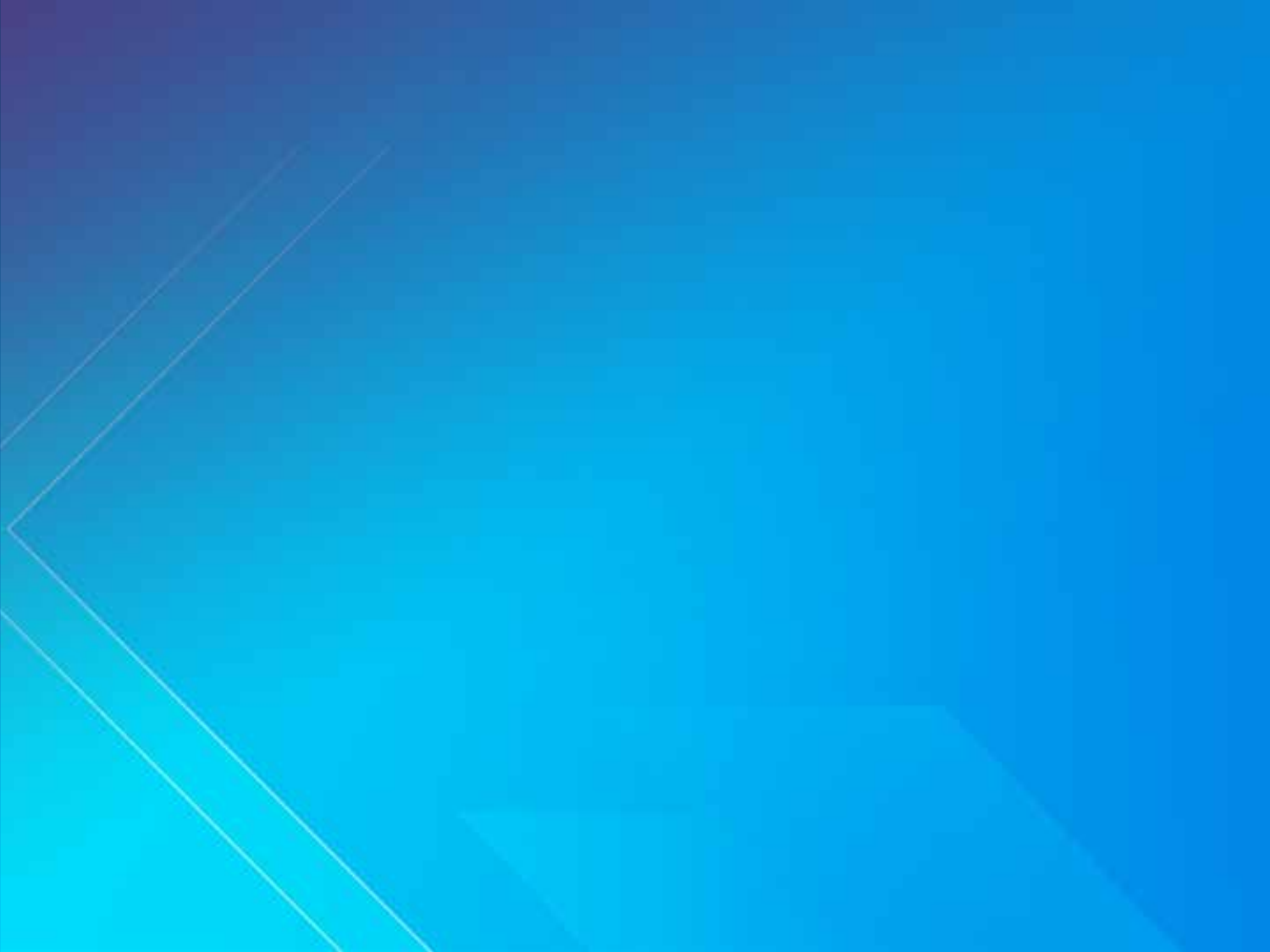